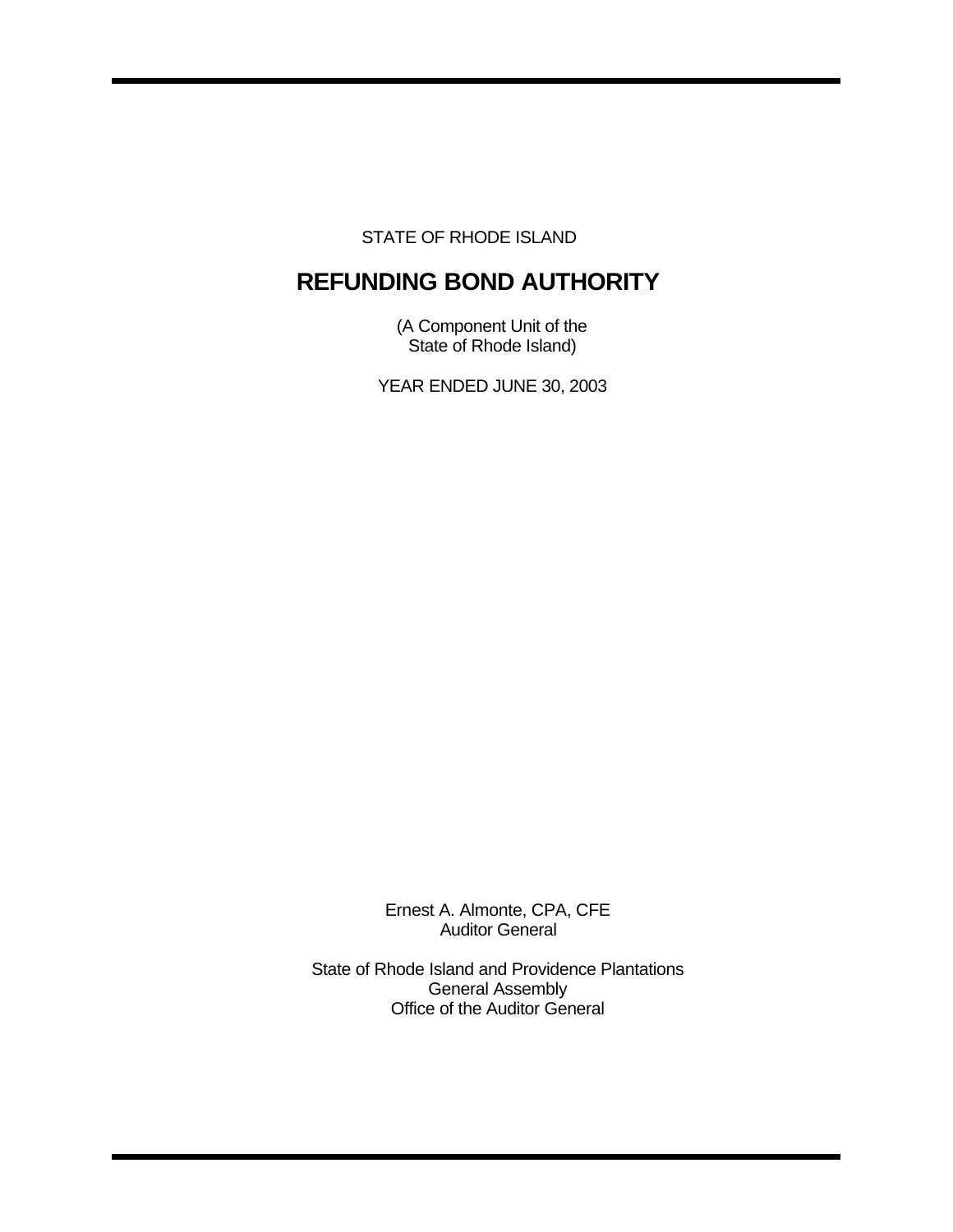

October 14, 2003

## JOINT COMMITTEE ON LEGISLATIVE SERVICES:

SPEAKER William J. Murphy, Chairman

Senator William V. Irons Senator Dennis L. Algiere Representative Gordon D. Fox Representative Robert A. Watson

We have completed our audit of the financial statements of the Rhode Island Refunding Bond Authority for the fiscal year ended June 30, 2003 in accordance with Section 35-8.1-10 of the General Laws.

Our reports are contained herein as outlined in the Table of Contents.

Sincerely,

Cinert A. Almonte

Ernest A. Almonte, CPA, CFE Auditor General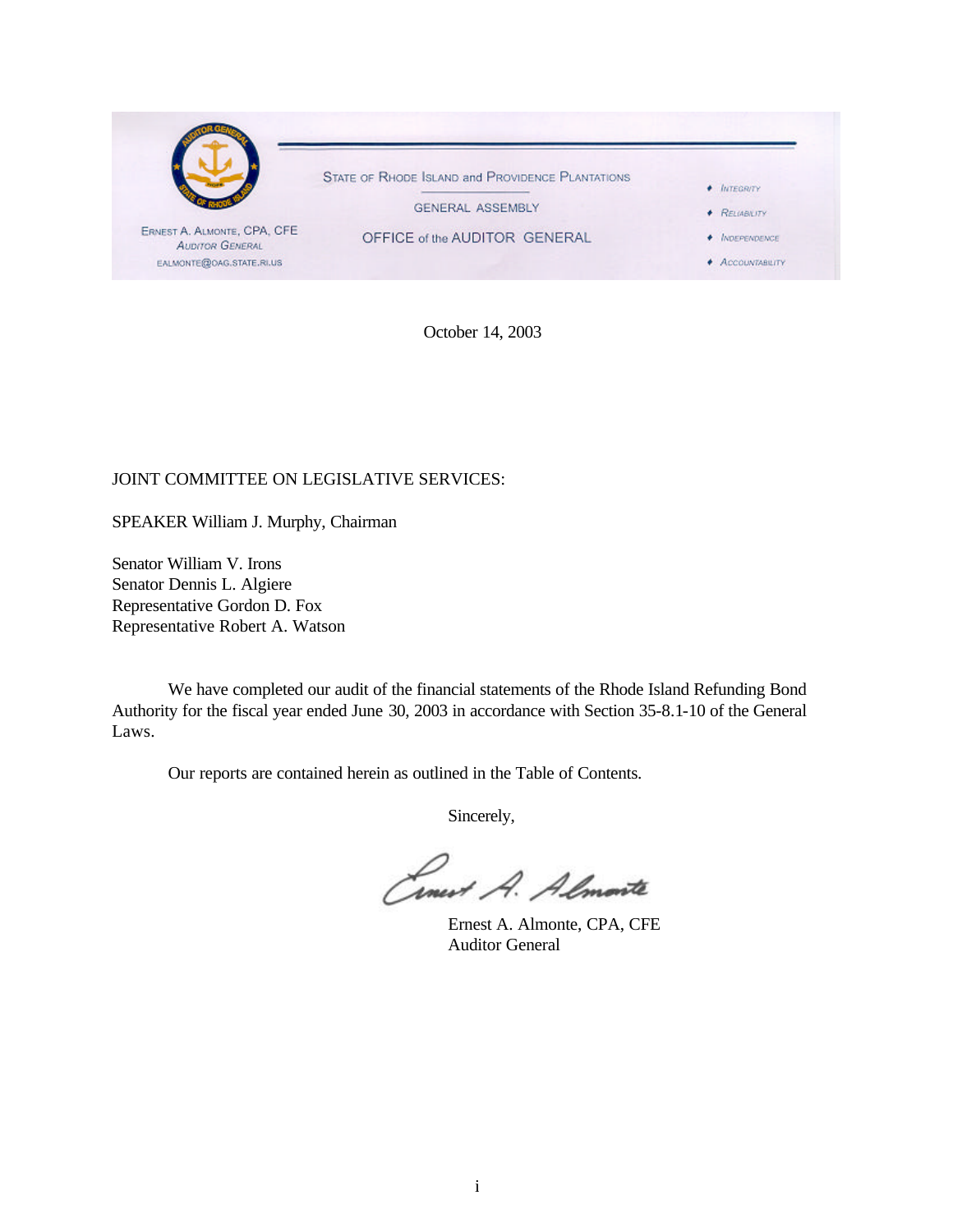# **Rhode Island Refunding Bond Authority**

(A Component Unit of the State of Rhode Island)

**Year Ended June 30, 2003**

## TABLE OF CONTENTS

|     |                                                                                                                                                       | Page           |
|-----|-------------------------------------------------------------------------------------------------------------------------------------------------------|----------------|
| I.  | <b>INDEPENDENT AUDITOR'S REPORT</b>                                                                                                                   | -1             |
| Π.  | MANAGEMENT'S DISCUSSION AND ANALYSIS                                                                                                                  | $\overline{3}$ |
| Ш.  | <b>BASIC FINANCIAL STATEMENTS</b>                                                                                                                     |                |
|     | <b>Statement of Net Assets</b>                                                                                                                        | 7              |
|     | Statement of Revenues, Expenses and Changes in<br><b>Net Assets</b>                                                                                   | 8              |
|     | <b>Statement of Cash Flows</b>                                                                                                                        | 9              |
|     | <b>Notes to Financial Statements</b>                                                                                                                  | 10             |
| IV. | SUPPLEMENTARY INFORMATION                                                                                                                             |                |
|     | Combining Statement of Net Assets                                                                                                                     | 18             |
|     | Combining Statement of Revenues, Expenses and Changes in<br><b>Net Assets</b>                                                                         | 19             |
|     | <b>Combining Statement of Cash Flows</b>                                                                                                              | 20             |
| V.  | INDEPENDENT AUDITOR'S REPORT ON COMPLIANCE AND<br>ON INTERNAL CONTROL OVER FINANCIAL REPORTING<br>BASED ON AN AUDIT OF FINANCIAL STATEMENTS PERFORMED |                |
|     | IN ACCORDANCE WITH GOVERNMENT AUDITING STANDARDS                                                                                                      | 22             |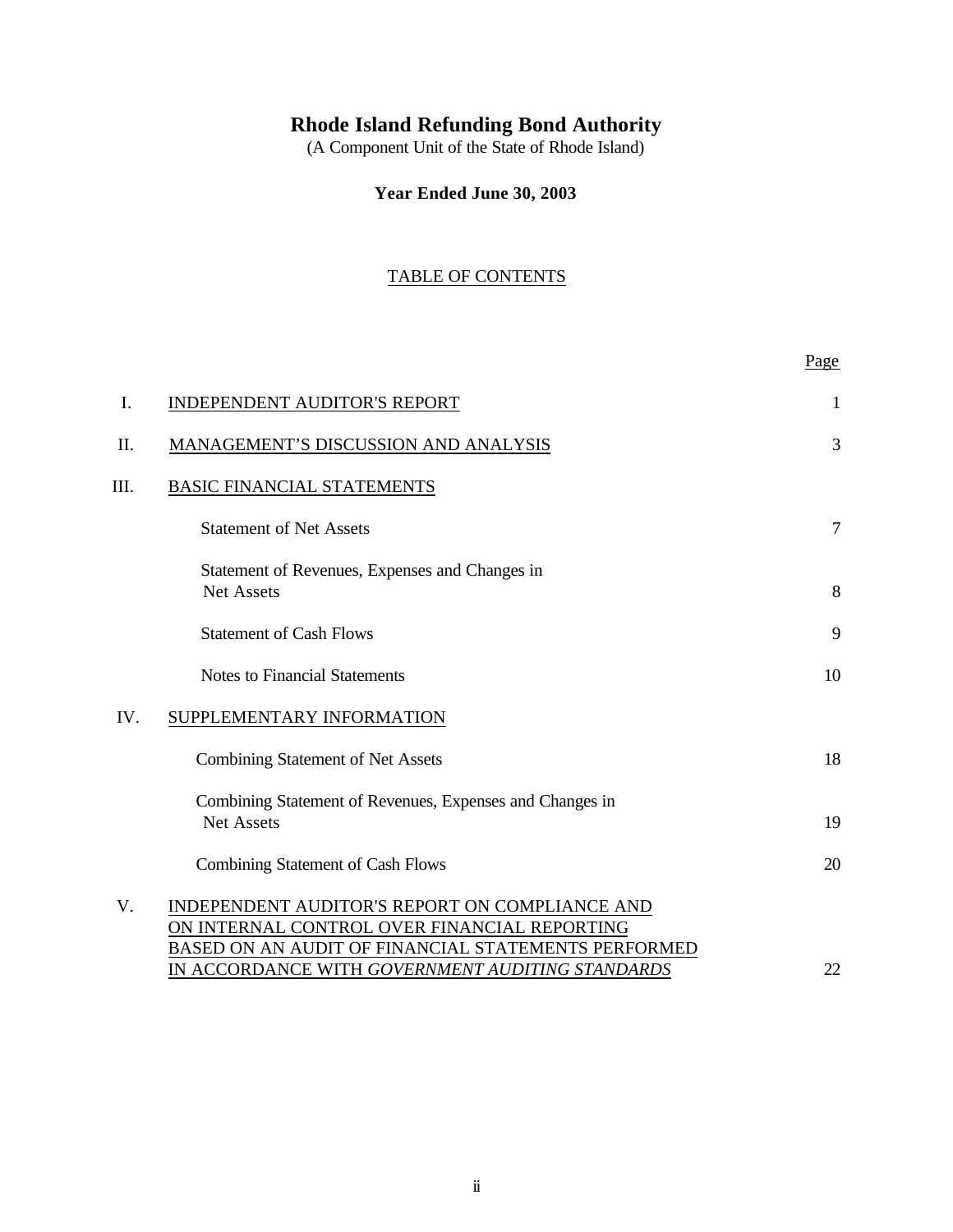

## **INDEPENDENT AUDITOR'S REPORT**

## JOINT COMMITTEE ON LEGISLATIVE SERVICES, GENERAL ASSEMBLY STATE OF RHODE ISLAND AND PROVIDENCE PLANTATIONS:

## BOARD OF DIRECTORS OF THE RHODE ISLAND REFUNDING BOND AUTHORITY:

We have audited the accompanying statement of net assets of the Rhode Island Refunding Bond Authority (the Authority), a component unit of the State of Rhode Island and Providence Plantations, as of June 30, 2003, and the related statements of revenues, expenses and changes in net assets and cash flows for the year then ended. These financial statements are the responsibility of the Authority's management. Our responsibility is to express an opinion on these financial statements based on our audit.

We conducted our audit in accordance with auditing standards generally accepted in the United States of America and the standards applicable to financial audits contained in *Government Auditing Standards* issued by the Comptroller General of the United States. Those standards require that we plan and perform the audit to obtain reasonable assurance about whether the financial statements are free of material misstatement. An audit includes examining, on a test basis, evidence supporting the amounts and disclosures in the financial statements. An audit also includes assessing the accounting principles used and significant estimates made by management, as well as evaluating the overall financial statement presentation. We believe that our audit provides a reasonable basis for our opinion.

In our opinion, the financial statements referred to above present fairly, in all material respects, the net assets of the Authority as of June 30, 2003, and the results of its operations and its cash flows for the year then ended in conformity with accounting principles generally accepted in the United States of America.

As discussed in Note 3, collection of rentals due is dependent upon annual appropriations by the General Assembly of the State of Rhode Island.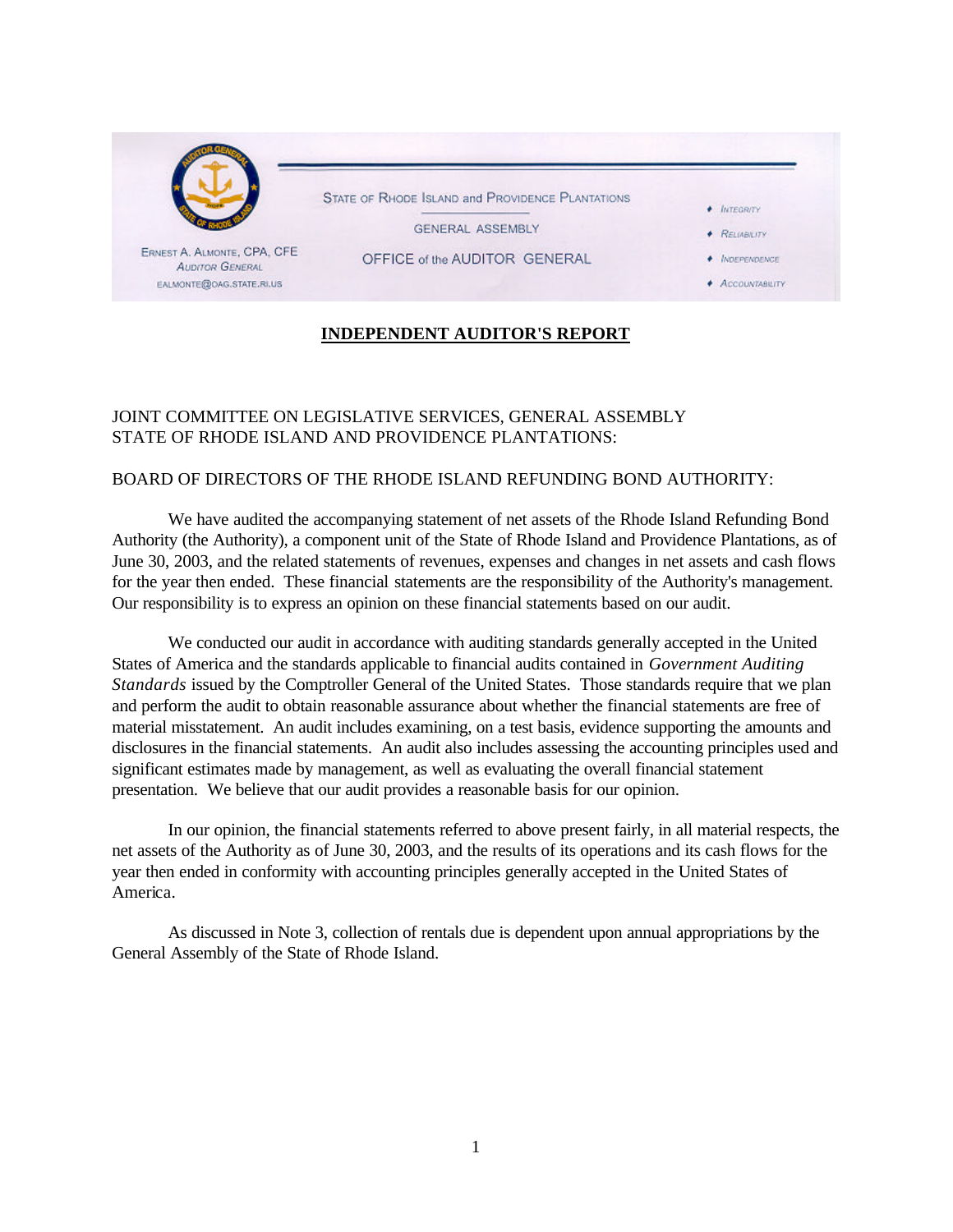JOINT COMMITTEE ON LEGISLATIVE SERVICES, GENERAL ASSEMBLY BOARD OF DIRECTORS OF THE RHODE ISLAND REFUNDING BOND AUTHORITY Page 2

In accordance with *Government Auditing Standards*, we have also issued our report dated September 26, 2003 on our consideration of the Authority's internal control over financial reporting and our tests of its compliance with certain provisions of laws, regulations, and contracts. That report is an integral part of an audit performed in accordance with *Government Auditing Standards* and should be read in conjunction with this report in considering the results of our audit.

Our audit was conducted for the purpose of forming an opinion on the basic financial statements taken as a whole. The Management's Discussion and Analysis is not a required part of the basic financial statements but is supplemental information required by the Governmental Accounting Standards Board. We have applied certain limited procedures, which consisted principally of inquiries of management regarding the methods of measurement and presentation of the supplementary information. However, we did not audit this information and express no opinion on it. The combining fund statements as listed in the accompanying table of contents are presented for purposes of additional analysis and are not a required part of the basic financial statements of the Authority. This information has been subjected to the auditing procedures applied in our audit of the basic financial statements and, in our opinion, is fairly presented, in all material respects, in relation to the basic financial statements taken as a whole.

Cinet A. Almonte

Ernest A. Almonte, CPA, CFE Auditor General

September 26, 2003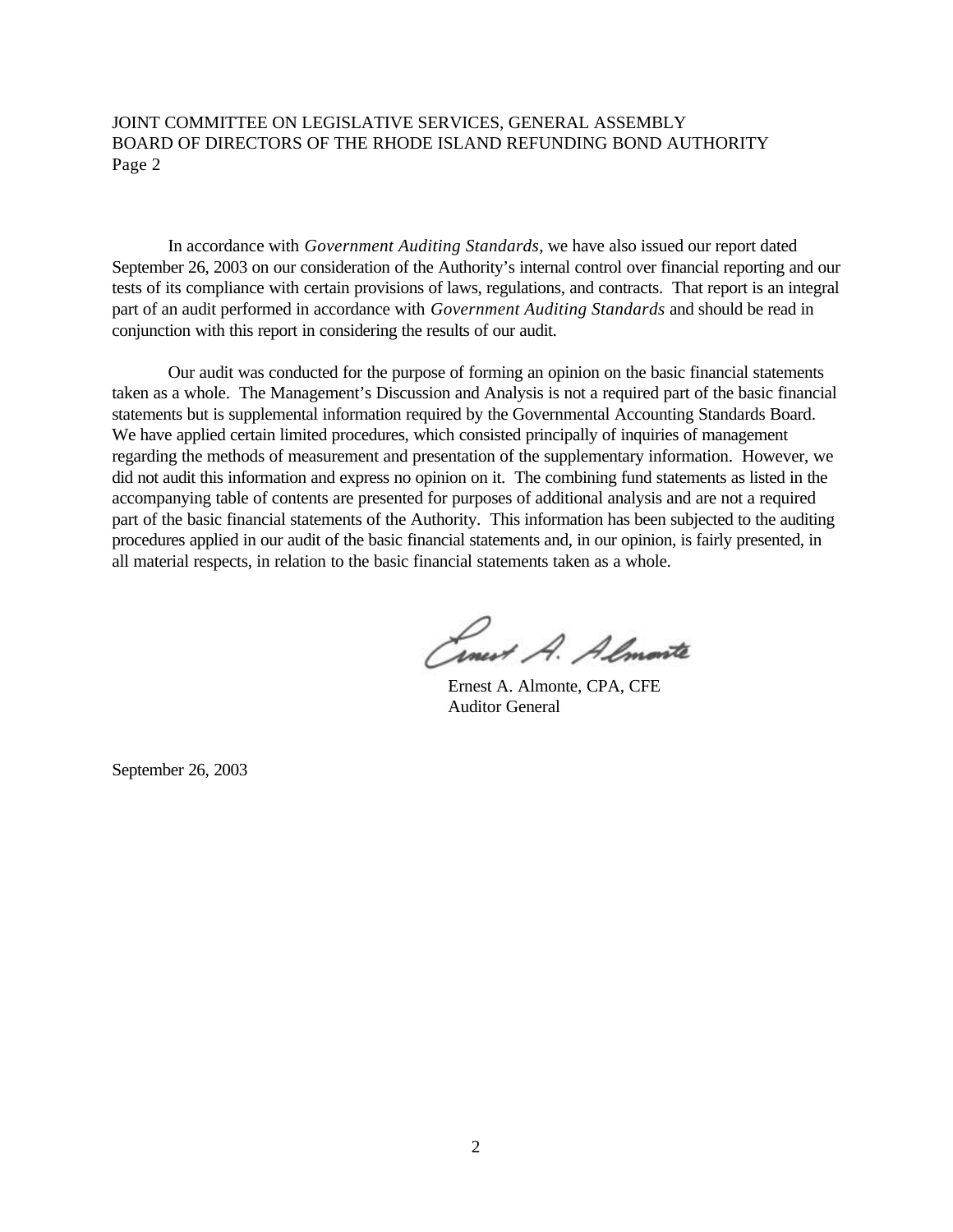(A Component Unit of the State of Rhode Island)

#### **Management's Discussion and Analysis**

Management of the Rhode Island Refunding Bond Authority (Authority) provides this Management's Discussion and Analysis of their financial performance for the readers of the Authority's financial statements. This narrative provides an overview of the Authority's financial activity for the year ended June 30, 2003. This analysis is to be considered in conjunction with the financial statements to provide an objective analysis of the Authority's financial activities based on facts, decisions and conditions currently facing management.

#### Understanding the Authority's Financial Statements

The Authority serves as a financing mechanism for the State of Rhode Island. It was originally created to pay, redeem, or retire all or part of some of the State's general obligation bonds, and it later acquired the functions of the Rhode Island Public Buildings Authority whose purpose was to finance the acquisition, construction and improvement of public facilities through the issuance of revenue bonds. All Authority debt is repaid via annual payments made by the State in amounts equal to debt service requirements. The operating expenses of the authority are also reimbursed by the State.

The Authority is a component unit of the State of Rhode Island and Providence Plantations ("State") and its financial activity is blended into the State's financial statements. In accordance with generally accepted accounting principles, this report consists of a series of financial statements, along with notes to the financial statements. The financial statements immediately follow this discussion and analysis and are designed to highlight the Authority's net assets and changes to those net assets resulting from the Authority's activity.

Multiple funds were established to account for the Authority's activities as required by the underlying bond resolutions. The combining financial statements detail all individual fund activity and are presented beginning on page 18.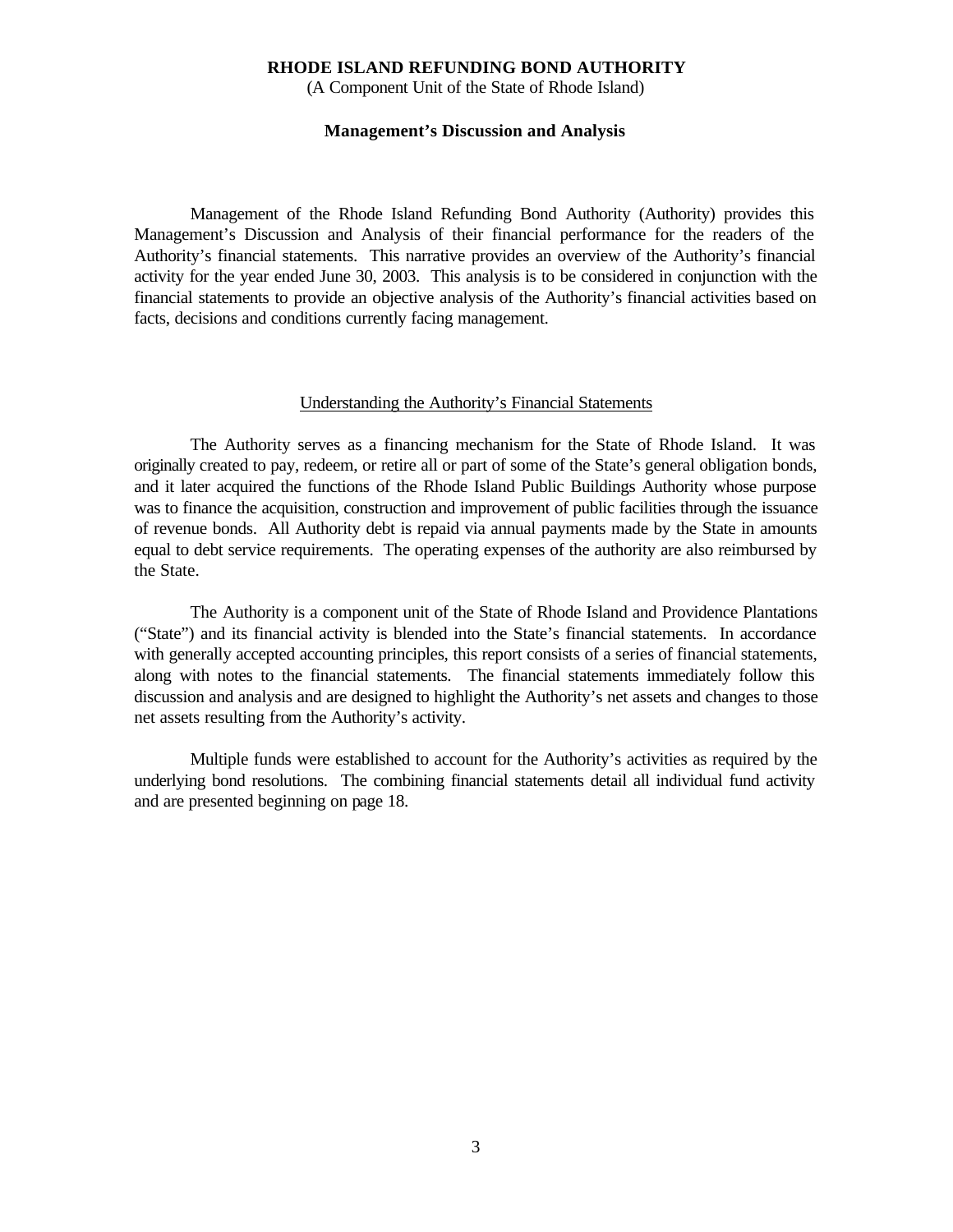(A Component Unit of the State of Rhode Island)

### **Management's Discussion and Analysis**

Financial Highlights for the Year Ending June 30, 2003

- D Bonds payable at June 30, 2003 decreased \$23,243,322 (17.7%) when compared to June 30, 2002.
- **Q** Rentals due and the amount due from the State at June 30, 2003 decreased \$8,556,445 (7.2%) when compared to June 30, 2002.
- q The Authority issued \$67,625,000 State Public Projects Revenue Bonds, Series 2003 A (the "Refunding Bonds") dated April 1, 2003 to refund the outstanding principal of State Public Projects Revenue Bonds, 1993 Series A (the "Refunded Bonds") originally issued by the Rhode Island Public Buildings Authority. A portion of the proceeds of the Refunding Bonds, together with amounts contributed from the Debt Service Reserve Fund for the refunded Bonds, was used to purchase a U.S. Treasury Security which was placed into an escrow account to provide for future debt service (including call premium) on the Refunded Bonds. The Escrow Agent redeemed the Refunded Bonds on June 5, 2003, at a redemption price equal to 102% of par value plus accrued interest to such date.
- q The Debt Service Reserve Fund for the Refunded Bonds was invested in an investment agreement originally scheduled to mature in 2010. The agreement was terminated on April 30, 2003 to effect the refunding of the Refunded Bonds. The early termination of the investment agreement resulted in a payment to the Authority of \$1.2 million and recognition of previously deferred income of approximately \$300 thousand. These amounts are reflected as an extraordinary gain on the accompanying financial statements.
- $\Box$  Early termination of the investment contract created an arbitrage rebate liability on the Refunded Bonds. Approximately \$1.2 million was deposited into the Authority's revenue fund to satisfy the rebate requirement which is due approximately 90 days after the redemption of the Refunded Bonds.
- $\Box$  Final redemption of one of the Authority's bond issues was accomplished during fiscal 2003. All amounts have been redeemed for the original Refunding Bond Authority's 1988 Series A Bonds.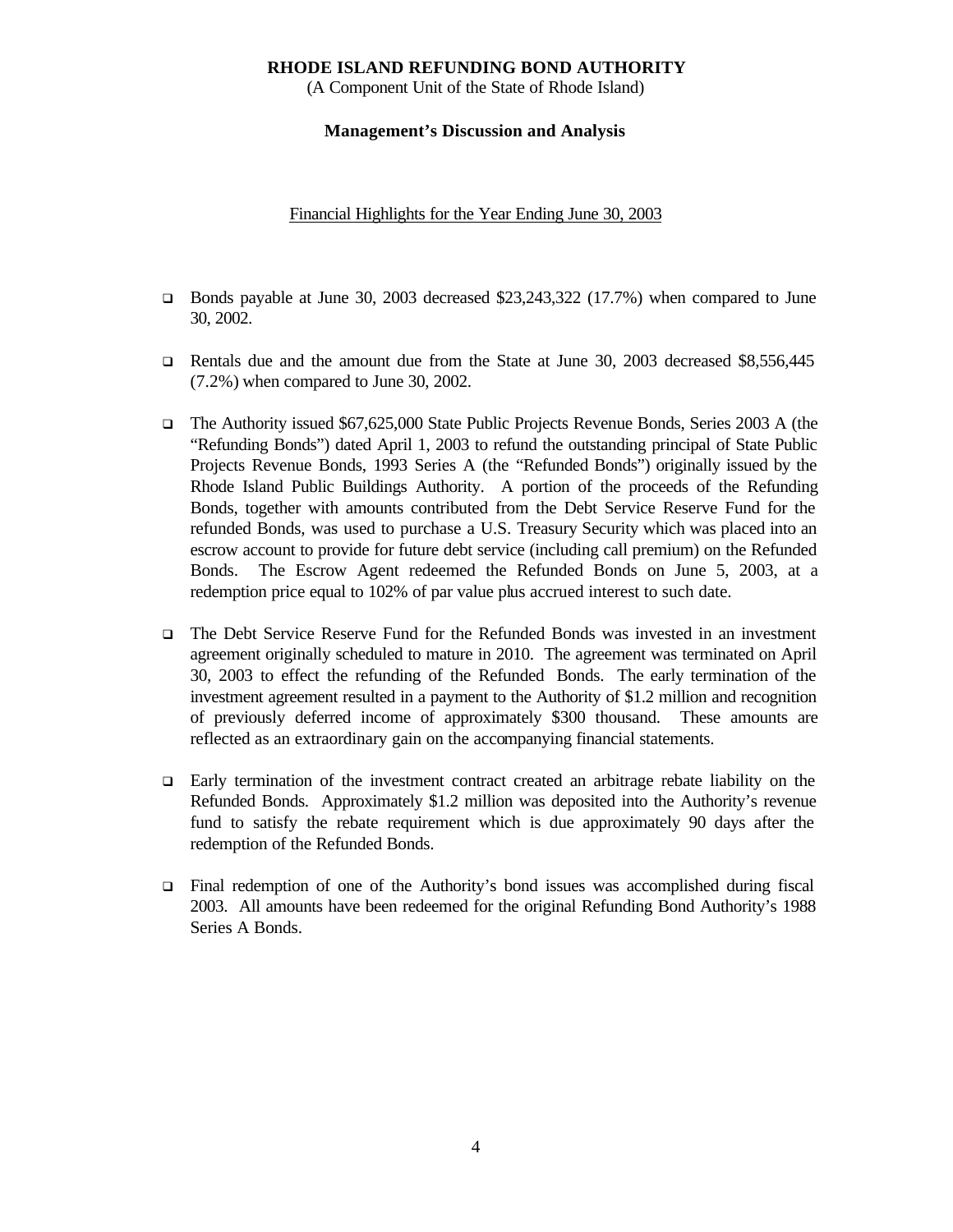(A Component Unit of the State of Rhode Island)

## **Management's Discussion and Analysis**

| <b>Assets, Liabilities and Net Assets</b> |               |               |               |               |
|-------------------------------------------|---------------|---------------|---------------|---------------|
|                                           |               | June 30, 2003 |               | June 30, 2002 |
| Assets:                                   |               |               |               |               |
| Current assets                            |               |               |               |               |
| Cash, cash equivalents and investments    | \$            | 293,108       | \$            | 290,437       |
| Amounts due from the State                |               | 17,619,726    |               | 18,135,230    |
| Noncurrent assets                         |               |               |               |               |
| Restricted cash and cash equivalents      |               | 1,984,907     |               | 371,788       |
| Restricted investments                    |               |               |               | 17,007,521    |
| Amounts due from the State                |               | 93,149,609    |               | 101,257,240   |
| Debt issuance costs                       |               | 2,244,785     |               | 2,063,550     |
|                                           | \$            | 115,292,135   | \$            | 139, 125, 766 |
| Liabilities:                              |               |               |               |               |
| Current:                                  |               |               |               |               |
| Accounts payable                          | \$            | 12,795        | \$            | 5,029         |
| Interest payable                          |               | 1,643,673     |               | 3,040,659     |
| Arbitrage rebate payable                  |               | 1,199,404     |               |               |
| Bonds payable                             |               | 15,975,000    |               | 15,115,000    |
| Long-Term:                                |               |               |               |               |
| Project acquisition promissory notes      |               | 4,435,076     |               | 4,435,076     |
| Bonds payable                             |               | 91,732,821    |               | 115,902,833   |
| Deferred revenue                          |               |               |               | 336,932       |
|                                           | \$            | 114,998,769   | $\mathbb{S}$  | 138,835,529   |
| Net Assets:                               |               |               |               |               |
| Restricted                                | \$            | 100,000       | \$            | 100,000       |
| Unrestricted                              |               | 193,366       |               | 190,237       |
| Total net assets                          | $\mathcal{S}$ | 293,366       | $\mathcal{S}$ | 290,237       |

The Authority's restricted investments decreased due to the refunding of certain Authority bonds which involved use of amounts available in the debt service reserve fund. Amounts due from the State approximate the Authority's bonds and notes payable plus current interest payable. Decreases in bonds payable due to scheduled payments of principal cause a similar decrease in amounts due from the State.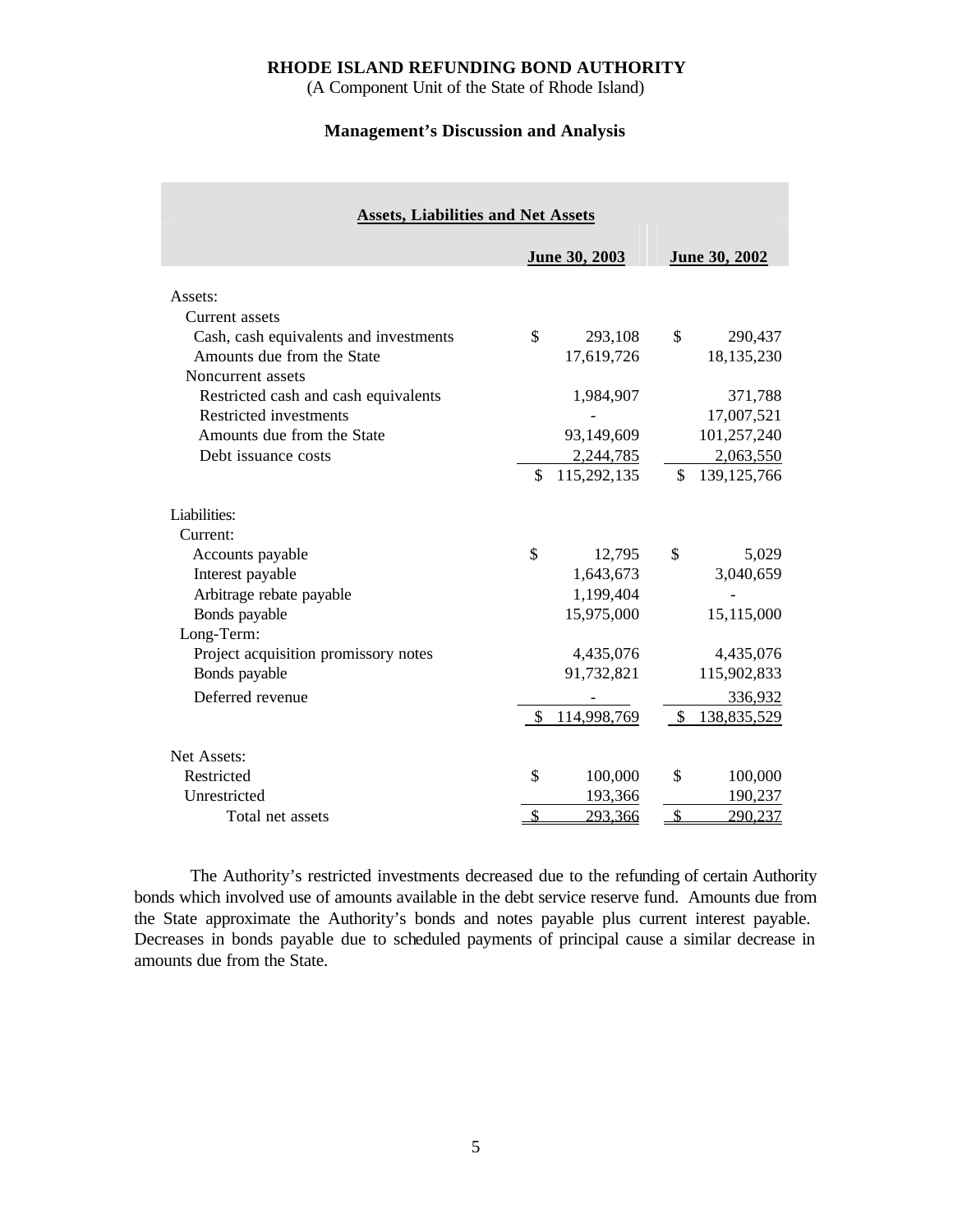(A Component Unit of the State of Rhode Island)

#### **Management's Discussion and Analysis**

| <b>Authority Operations</b>                                            |                                                     |                                           |  |  |  |  |  |  |  |
|------------------------------------------------------------------------|-----------------------------------------------------|-------------------------------------------|--|--|--|--|--|--|--|
|                                                                        | <b>Year Ended</b><br>June 30, 2003                  | <b>Year Ended</b><br><b>June 30, 2002</b> |  |  |  |  |  |  |  |
| Rental income<br>Other operating revenue<br>Operating expenses         | \$6,190,603<br>117,998<br>(391, 912)                | \$.<br>6,858,561<br>171,549<br>(374, 216) |  |  |  |  |  |  |  |
| Operating income                                                       | 5,916,689                                           | 6,655,894                                 |  |  |  |  |  |  |  |
| Other income<br>Interest expense<br>Arbitrage rebate<br>Other expenses | 892,325<br>(6,509,575)<br>(1,199,404)<br>(606, 412) | 1,517,465<br>(8,041,916)<br>(125, 294)    |  |  |  |  |  |  |  |
| Special item, gain on termination<br>of investment agreement           | 1,509,506                                           |                                           |  |  |  |  |  |  |  |
| Change in net assets                                                   | 3,129                                               | 6,149                                     |  |  |  |  |  |  |  |
| Net assets, beginning of year<br>Net assets, end of year               | 290,237<br>293,366                                  | 284,088<br>290.237                        |  |  |  |  |  |  |  |

Amounts are paid by the State equal to the annual debt service requirements of the Authority plus reimbursement for operating and administrative costs. Net assets consist of amounts held in the Authority's general fund which accounts for the administrative activities of the Authority. Increases in net assets result primarily from investment earnings retained within the Authority's general fund.

### Future Operations

Debt service payments on the Authority's remaining two bond issues will continue through fiscal 2010 and will require annual payments from the State equal to the required debt service amounts.

#### Contacting the Authority's Financial Management

This discussion and analysis presentation is designed to provide a general overview of the Authority's financial activity. Questions concerning any of the information provided in this report or requests for additional financial information should be addressed to the Deputy General Treasurer for Finance, Office of General Treasurer, 40 Fountain Street, Providence, RI 02903, telephone 401.222.2287.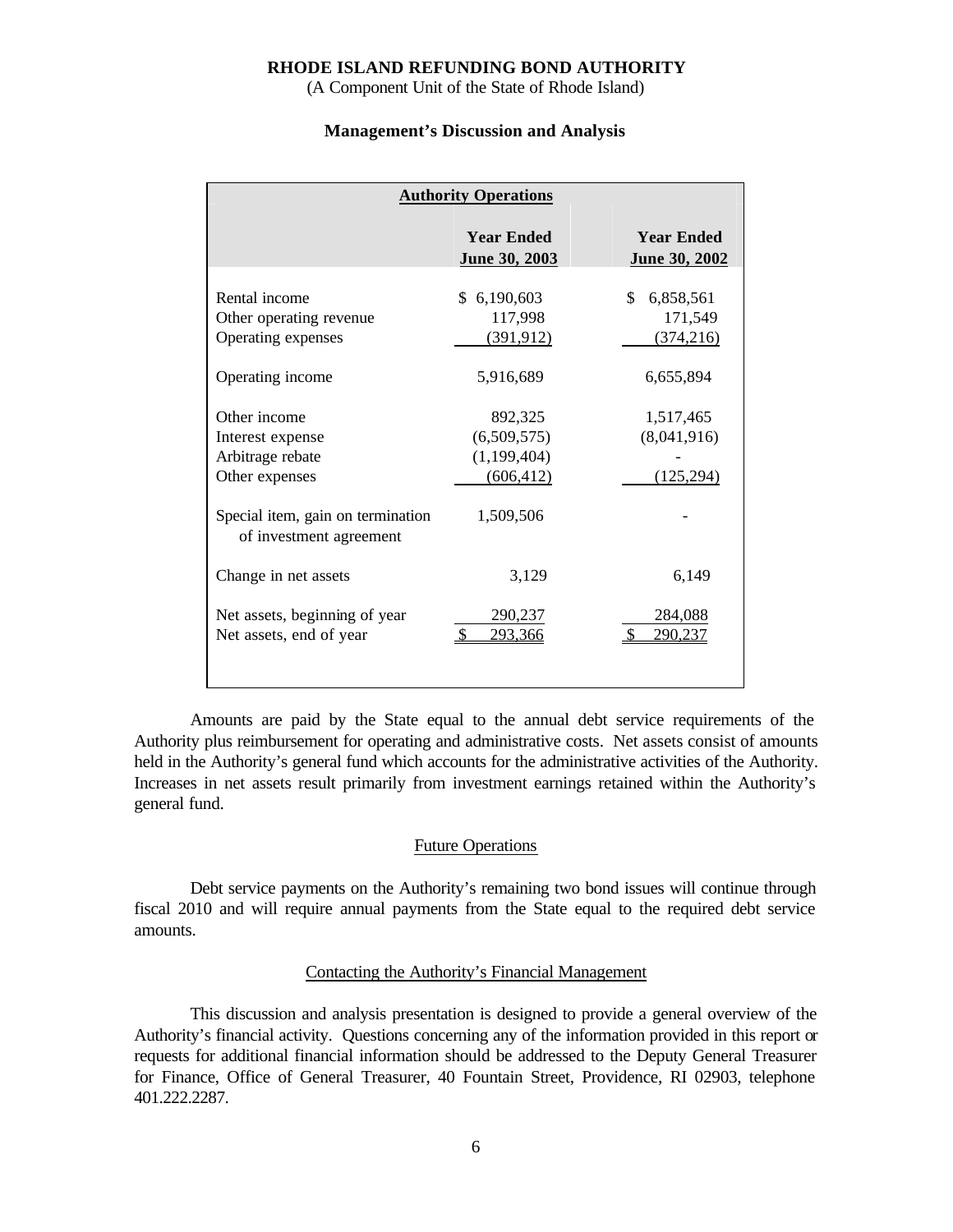## **RHODE ISLAND REFUNDING BOND AUTHORITY (A Component Unit of the State of Rhode Island)**

# **STATEMENT OF NET ASSETS June 30, 2003**

| <b>ASSETS</b>                                 |                   |
|-----------------------------------------------|-------------------|
| Current assets:                               |                   |
| Cash and cash equivalents (Note 4)            | \$<br>293,108     |
| Due from State (Note 2)                       | 1,053             |
| Rentals due (Note 3)                          | 17,618,673        |
| Total current assets                          | 17,912,834        |
| Noncurrent assets:                            |                   |
| Restricted cash and cash equivalents          | 1,984,907         |
| Rentals due (Note 3)                          | 93,149,609        |
| Debt issuance costs                           | 2,244,785         |
| Total noncurrent assets                       | 97,379,301        |
| <b>Total assets</b>                           | \$<br>115,292,135 |
| <b>LIABILITIES</b>                            |                   |
| Current liabilities:                          |                   |
| Accounts payable                              | \$<br>12,795      |
| Interest payable                              | 1,643,673         |
| Aribitrage rebate payable (Note 9)            | 1,199,404         |
| Bonds payable, net (Notes 6 and 7)            | 15,975,000        |
| <b>Total current liabilities</b>              | 18,830,872        |
| Noncurrent liabilities:                       |                   |
| Project acquisition promissory notes (Note 5) | 4,435,076         |
| Bonds payable, net (Notes 6 and 7)            | 91,732,821        |
| Total noncurrent liabilities                  | 96,167,897        |
| <b>Total liabilities</b>                      | \$<br>114,998,769 |
| <b>NET ASSETS</b>                             |                   |
| Restricted (Note 8)                           | 100,000           |
| Unrestricted                                  | 193,366           |
| <b>Total net assets</b>                       | \$<br>293,366     |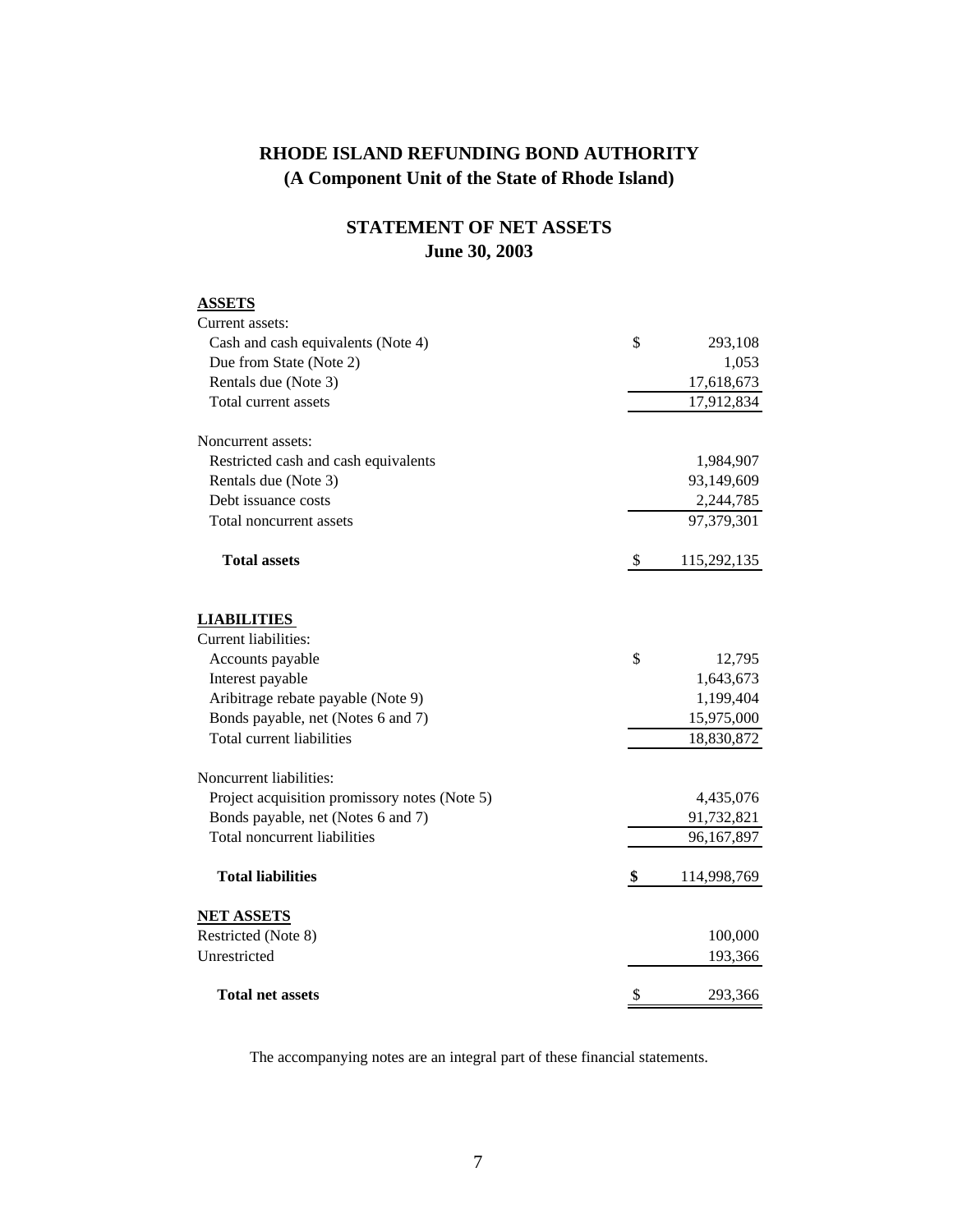# **RHODE ISLAND REFUNDING BOND AUTHORITY (A Component Unit of the State of Rhode Island)**

# **STATEMENT OF REVENUES, EXPENSES AND CHANGES IN NET ASSETS FISCAL YEAR ENDED JUNE 30, 2003**

| <b>Operating revenues</b>                                          |               |
|--------------------------------------------------------------------|---------------|
| Interest on loan to State of Rhode Island                          | \$<br>47,337  |
| Rental income                                                      | 6,190,603     |
| Recovery of debt issuance cost                                     | 17,268        |
| Recovery of administrative costs                                   | 53,393        |
| <b>Total operating revenues</b>                                    | 6,308,601     |
| <b>Operating expenses</b>                                          |               |
| Personal services                                                  | 17,503        |
| Trustee fees                                                       | 16,919        |
| Professional services                                              | 14,737        |
| Amortization of debt issuance costs                                | 342,753       |
| <b>Total operating expenses</b>                                    | 391,912       |
| <b>Operating income</b>                                            | 5,916,689     |
| Nonoperating revenue (expenses)                                    |               |
| Investment income:                                                 |               |
| Interest income                                                    | 892,325       |
| Change in fair value of investments                                | (471, 433)    |
| Interest expense                                                   | (6,509,575)   |
| Liquidity facility financing fee                                   | (121,660)     |
| Arbitrage rebate (Note 9)                                          | (1,199,404)   |
| Transfer to State of Rhode Island                                  | (8,046)       |
| Other expenses                                                     | (5,273)       |
| <b>Total nonoperating revenue (expenses)</b>                       | (7,423,066)   |
| Change in net assets before special item                           | (1,506,377)   |
| Special item, gain on termination of investment agreement (Note 9) | 1,509,506     |
| Change in net assets                                               | 3,129         |
| Net assets, July 1, 2002                                           | 290,237       |
| Net assets, June 30, 2003                                          | \$<br>293,366 |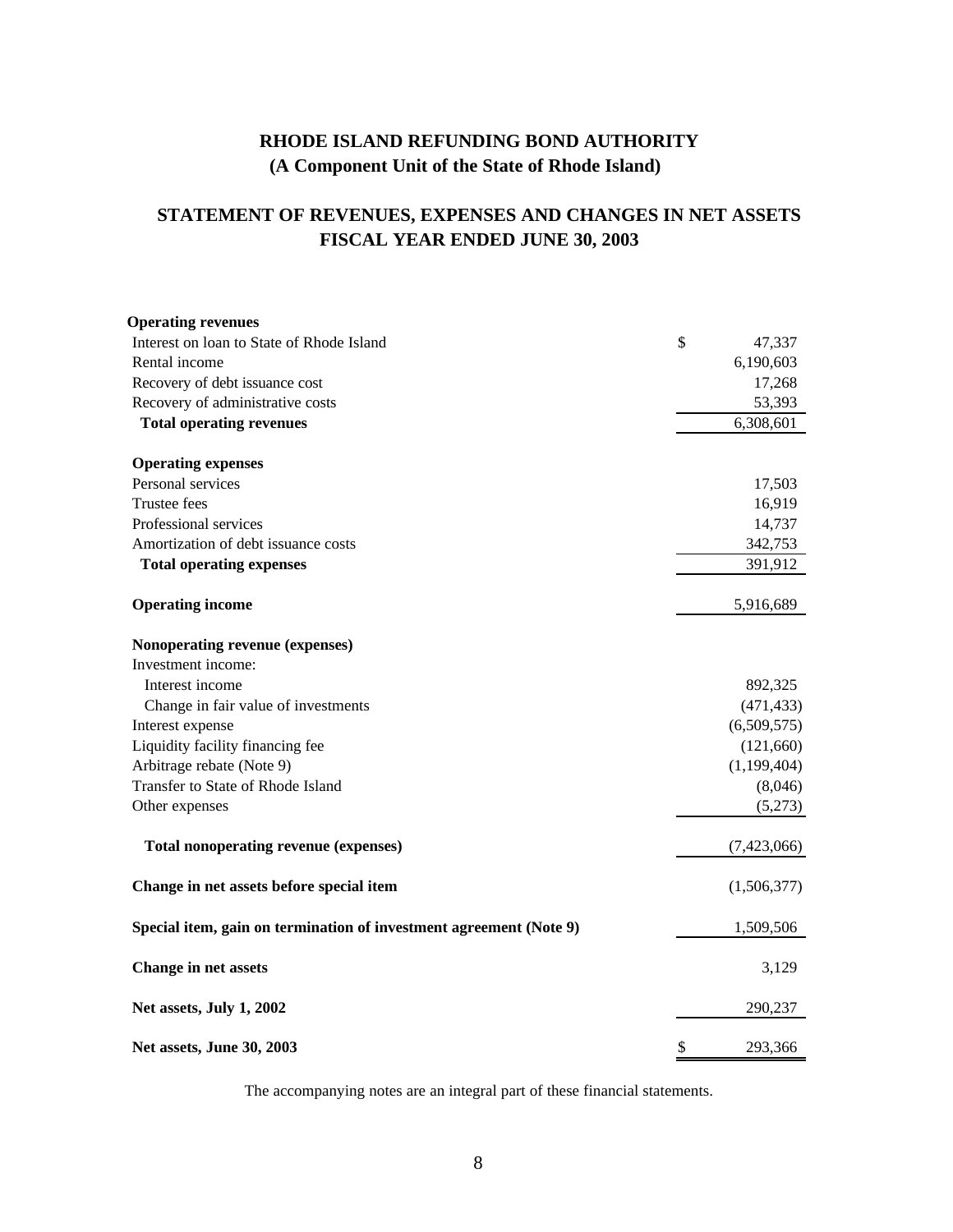## **RHODE ISLAND REFUNDING BOND AUTHORITY (A Component Unit of the State of Rhode Island)**

## **STATEMENT OF CASH FLOWS FISCAL YEAR ENDED JUNE 30, 2003**

#### **Cash flows from operating activities:**

| Cash received for:                                         |                  |
|------------------------------------------------------------|------------------|
| Administrative costs                                       | \$<br>49,245     |
| Trustee fees                                               | 4,150            |
| Rents                                                      | 21,240,744       |
| Cash paid for:                                             |                  |
| Personal services                                          | (17,390)         |
| Trustee fees                                               | (16,919)         |
| Other goods and services                                   | (19,086)         |
| Net cash provided by operating activities                  | 21,240,744       |
| Cash flows from noncapital financing activities:           |                  |
| Principal paid on debt                                     | (665,000)        |
| Interest paid on debt                                      | (47,215)         |
| Recovery of bond issuance costs                            | 17,268           |
| Recovery of bond interest                                  | 47,215           |
| Collection of loan                                         | 647,732          |
| Operating transfers (net)                                  | 321,647          |
| Transfers to State of Rhode Island                         | (8,046)          |
| Net cash provided by noncapital financing activities       | 313,601          |
| Cash flows from capital and related financing activities:  |                  |
| Cash received from sale of bonds                           | 72,305,566       |
| Cash paid to refunding escrow agent                        | (88,043,549)     |
| Cash paid for debt issuance costs                          | (186, 839)       |
| Principal paid on debt                                     | (14, 450, 000)   |
| Interest paid on debt                                      | (6,790,744)      |
| Net cash used for capital and related                      |                  |
| financing activities                                       | (37, 165, 566)   |
| Cash flows from investing activities:                      |                  |
| Interest received                                          | 1,293,981        |
| Cash received on sale/maturity of investments              | 16,056,507       |
| Investment fees                                            | (1, 817)         |
| Liquidity facility financing fee                           | (121,660)        |
| Net cash provided by investing activities                  | 17,227,011       |
| Net increase in cash and cash equivalents                  | 1,615,790        |
| Cash and cash equivalents, July 1, 2002                    | 662,225          |
| Cash and cash equivalents, June 30, 2003                   | \$<br>2,278,015  |
| Reconciliation of operating income to net                  |                  |
| cash provided by operating activities:                     |                  |
| Operating income                                           | \$<br>5,916,689  |
| <b>Adjustments:</b>                                        |                  |
| Amortization of debt issuance costs                        | 325,485          |
| Interest on loan classified as operating revenue           | (47, 337)        |
| Principal paid on debt included in cash flows from capital |                  |
| and related financing activities                           | 14,450,000       |
| Changes in assets and liabilities:                         |                  |
| Rentals due                                                | 600,141          |
| Accounts payable                                           | (4,234)          |
| <b>Total adjustments</b>                                   | 15,324,055       |
| Net cash provided by operating activities                  | \$<br>21,240,744 |
|                                                            |                  |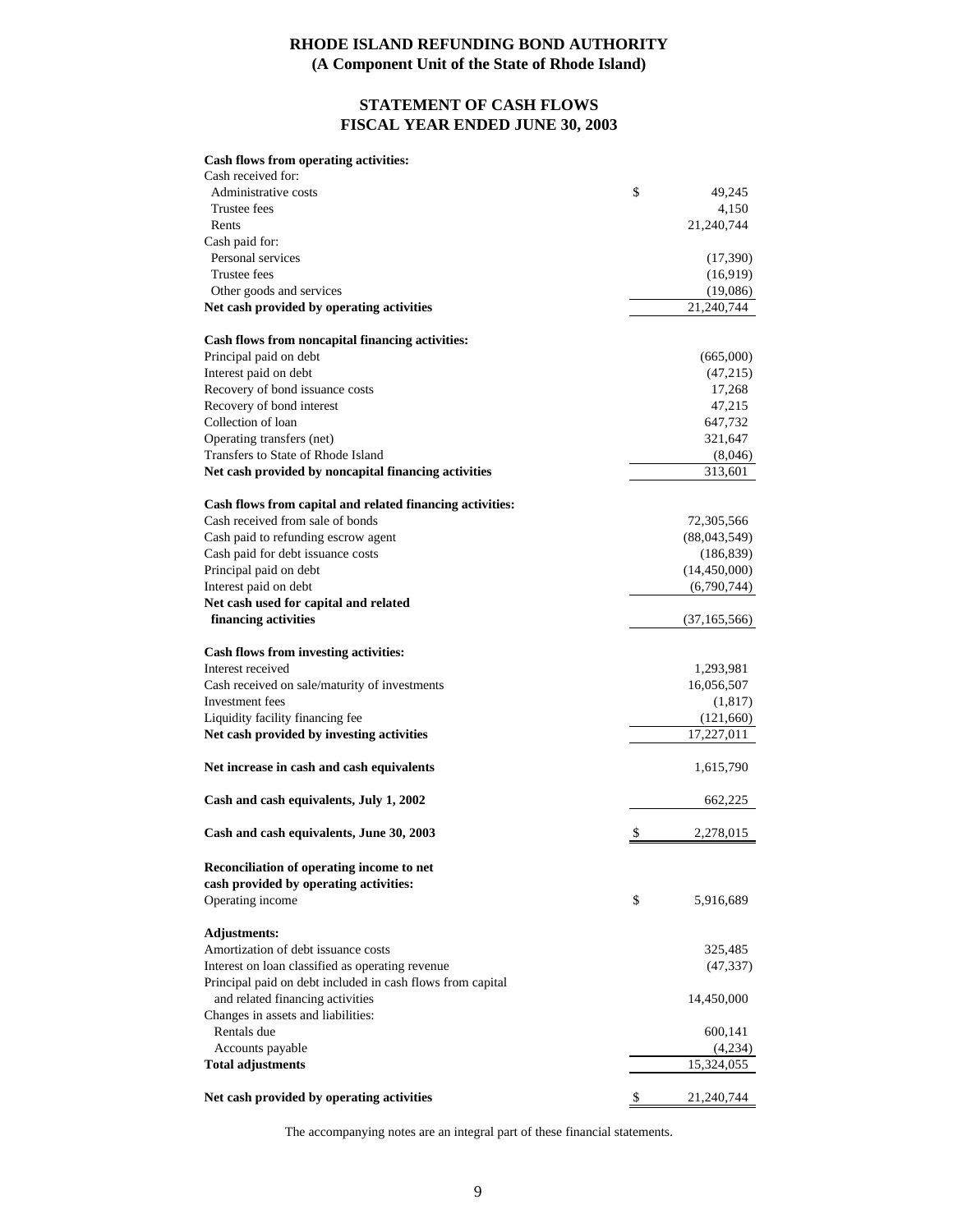(A Component Unit of the State of Rhode Island)

## NOTES TO THE FINANCIAL STATEMENTS Year Ended June 30, 2003

## **1. SUMMARY OF SIGNIFICANT ACCOUNTING POLICIES**

## **Reporting Entity**

The Rhode Island Refunding Bond Authority (Authority) was created and established as a public corporation by Chapter 35-8.1 of the General Laws of the State of Rhode Island. The Authority is authorized to issue bonds, upon the request of the governor and a finding of a financial benefit to the State, for the purpose of loaning money to the State to provide funds to pay, redeem or retire all or a part of the State's General Obligation Bonds dated May 1, 1984 and June 28, 1985.

Chapter 35-8.1 of the General Laws was amended to merge the Rhode Island Public Buildings Authority (RIPBA) into the Authority. On July 1, 1997, the RIPBA ceased to exist as an entity and its functions, powers, rights, duties and liabilities, property and resources, including the bonded indebtedness of the RIPBA were transferred to the Authority. The RIPBA's purpose was to finance the acquisition, construction, and improvement of public facilities and equipment through the issuance of revenue bonds financed solely from revenues derived under lease agreements with various governmental entities.

The Authority is a component unit of the State of Rhode Island and Providence Plantations for financial reporting purposes. The financial statements of the Authority are blended into the State of Rhode Island's financial statements.

## **Basis of Presentation**

The accounts of the Authority are maintained in accordance with the principles of "Fund Accounting". Funds have been established as required by various bond resolutions or for certain operating purposes to observe limitations and restrictions placed on the use of resources available to the Authority. For financial reporting purposes, the various accounts of the Authority have been combined and inter-fund transactions have been eliminated.

Five funds are used to account for the operations of the Authority as described below:

**General Fund** - accounts for the administrative operating activities of the former Rhode Island Public Buildings Authority.

 **Construction Fund** - accounts for the receipt and disbursement of revenue bond and note proceeds for construction and equipment acquisition which were issued by the former Rhode Island Public Buildings Authority. This fund was closed in fiscal year 2003 as all related projects had been completed. All monies remaining in this fund (\$21,457) were transferred to the bond fund.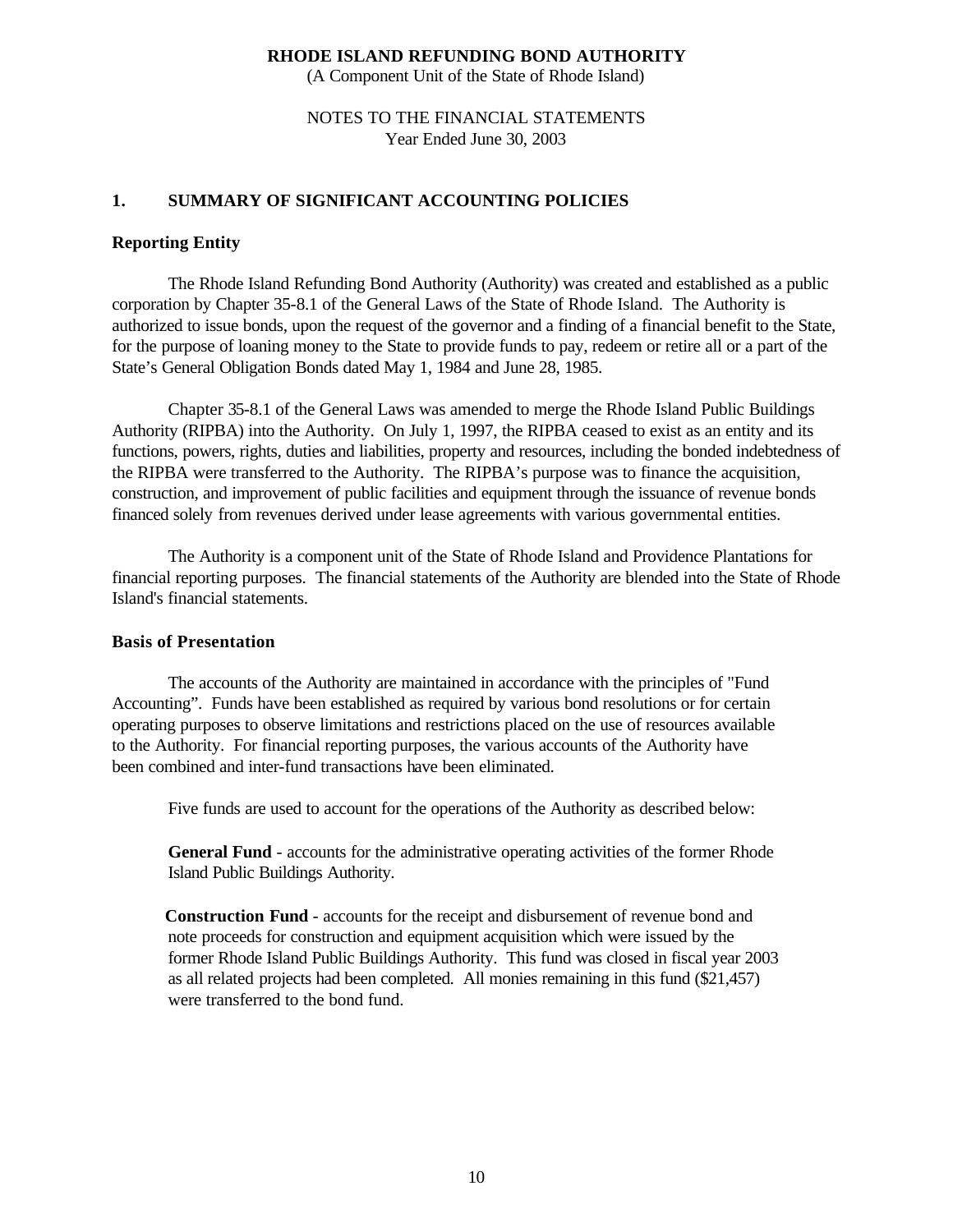(A Component Unit of the State of Rhode Island)

## NOTES TO THE FINANCIAL STATEMENTS Year Ended June 30, 2003

## **1. SUMMARY OF SIGNIFICANT ACCOUNTING POLICIES (continued)**

**Debt Service Reserve Fund** - accounts for the debt service reserve requirement related to certain bonds issued by the former Rhode Island Public Buildings Authority. As described in Note 7, the related bonds were defeased in fiscal 2003 and consequently the Authority had no requirement to maintain assets in a debt service reserve fund at June 30, 2003.

**Bond Fund** - accounts for revenue bonds and notes payable issued by the former Rhode Island Public Buildings Authority, rentals due from the State, the receipt of rental income, and the payment and amortization of debt issuance costs. The Bond Fund is a consolidation of funds required by various bond resolutions (Debt Service Fund, Revenue Fund, Redemption Fund, Note Repayment Fund, and Cost of Issuance Fund).

**Refunding Bond Fund** - accounts for the activity related to the Rhode Island Refunding Bond Authority's 1988 Series A, General Revenue Bonds dated February 15, 1988 and the related loan to the State. These bonds were redeemed in fiscal 2003 and, as a result, the related accounts were closed and there were no net assets as of June 30, 2003.

#### **Basis of Accounting**

The financial statements of the Authority have been prepared on the accrual basis of accounting. The Governmental Accounting Standards Board (GASB) is responsible for establishing generally accepted accounting principles for governmental, proprietary fund type activities. In accordance with GASB Statement No. 20, in the absence of specific guidance from a GASB pronouncement, pronouncements of the Financial Accounting Standards Board (FASB) issued on or before November 30, 1989 have been followed.

#### **Use of Estimates**

The preparation of financial statements in conformity with generally accepted accounting principles requires management to make estimates and assumptions that affect the reported amounts of assets and liabilities at the date of the financial statements. Estimates also affect the reported amounts of revenues and expenses during the reporting period. Actual results could differ from those estimates.

## **Income Taxes**

The Authority is exempt from Federal and State income taxes.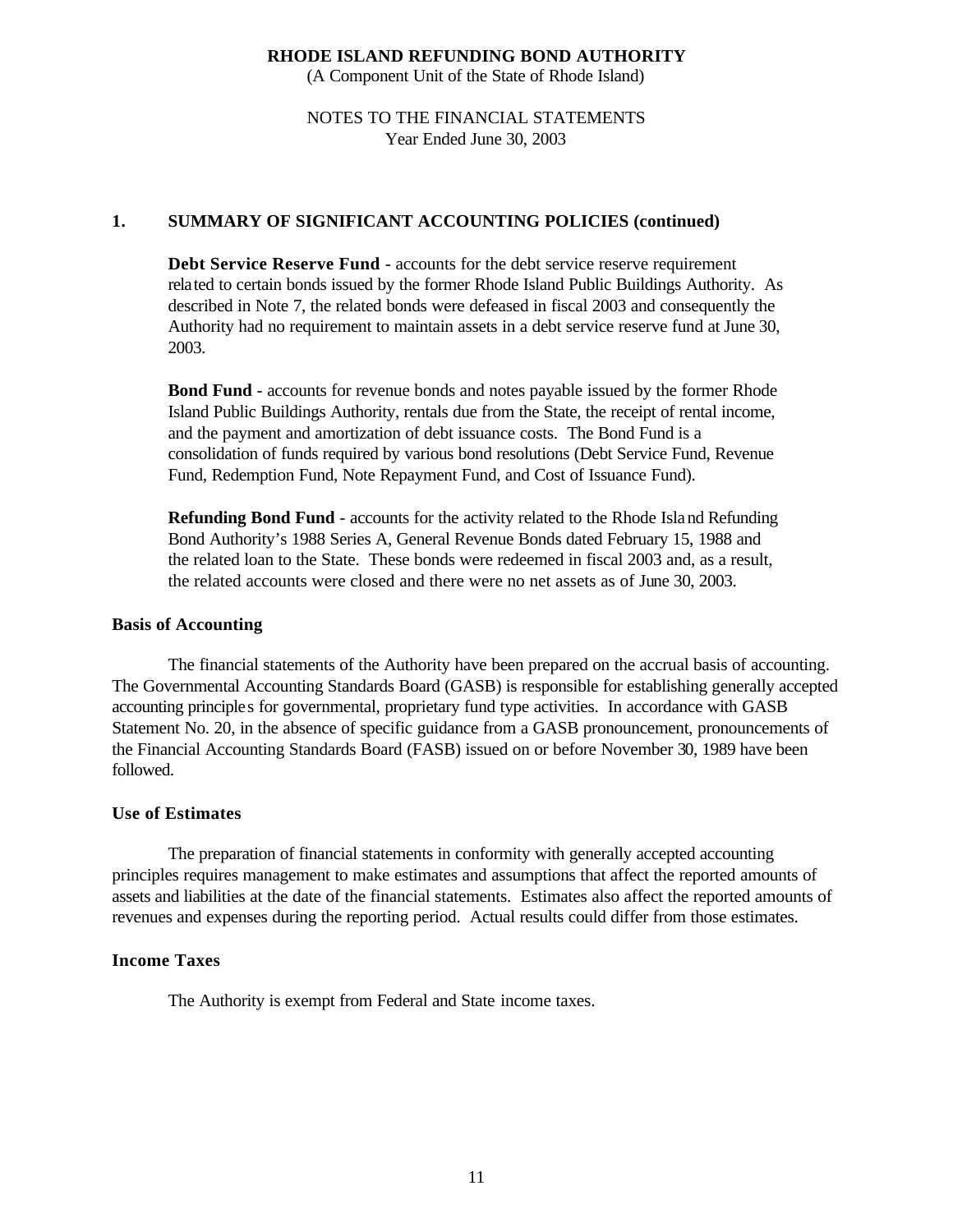(A Component Unit of the State of Rhode Island)

## NOTES TO THE FINANCIAL STATEMENTS Year Ended June 30, 2003

## **1. SUMMARY OF SIGNIFICANT ACCOUNTING POLICIES (continued)**

#### **Investment Income**

Investment income has two components, interest income and change in fair value of investments. Interest earned on investments is recognized as income in the fund in which the investments are held. In accordance with each bond series or resolution, this interest may periodically be transferred to the Bond Fund and be used to reduce future rental payments from the State of Rhode Island.

The change in fair value of investments is determined by comparing the fair value of investments at the beginning of the fiscal year to that at the end of the fiscal year. This calculation also takes into consideration purchases and sales of investments. In accordance with current accounting standards, no realized gains or losses are recognized on sales of those investments recorded at fair value in the financial statements.

## **Cash and Cash Equivalents**

The Authority considers all highly liquid investments with a maturity of three months or less when purchased to be cash equivalents.

## **Debt Issuance Costs**

Debt issuance costs represent the costs of issuance of the revenue bonds and are reflected as an asset on the financial statements. These costs are amortized on a straight-line basis over the life of the bonds. Debt issuance costs associated with defeased bonds are deferred and amortized over the remaining life of the old debt or the life of the new debt, whichever is shorter.

## **Bond Discounts and Premiums**

Bond discounts and premiums on revenue bonds are recorded as an offset/addition, respectively, to the outstanding revenue bonds payable. Bond discounts and premiums are amortized using the effective interest method over the life of the bonds. Bond discounts and premiums associated with defeased bonds are deferred and amortized over the remaining life of the old debt or the life of the new debt, whichever is shorter.

## **Investments**

Investments are recorded in the financial statements at fair value, except that, in accordance with GASB Statement No. 31, the Authority reports money market investments, having a remaining maturity of one year or less at time of purchase at amortized cost, provided that the fair value of those investments is not significantly affected by the impairment of the credit standing of the issuer or by other factors.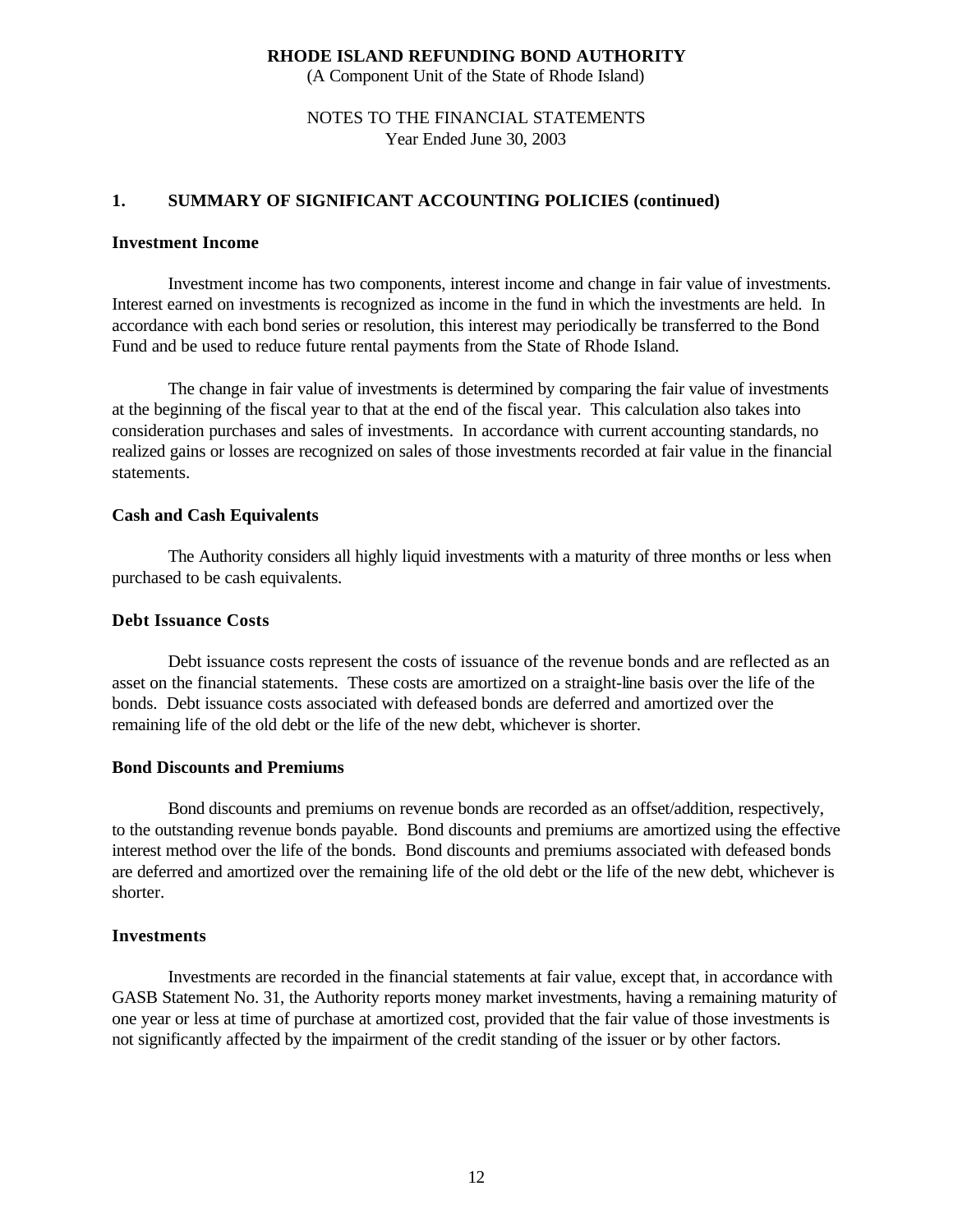(A Component Unit of the State of Rhode Island)

## NOTES TO THE FINANCIAL STATEMENTS Year Ended June 30, 2003

## **2. DUE FROM STATE**

Due from the State includes any unreimbursed administrative expenses of the Authority.

## **3. RENTALS DUE**

Rentals due represent amounts payable by the State pursuant to agreements for projects leased by the former Rhode Island Public Buildings Authority. Annual rental payments made by the State to the Authority are equal to the interest and annual principal payment on bonds and notes issued by the Authority (RIPBA), amortization of bond issuance costs and certain administrative expenses of the Authority.

The Authority uses a method similar to the financing method to account for rentals from long-term lease agreements. Under this method, the aggregate amount of rentals due for the repayment of the bond and note principal plus current accrued interest are recorded as rentals due for payment of principal and interest on bonds and notes.

The obligation of the State to make payments to the Authority under various le ase agreements is subject to and dependent upon appropriations being made from time to time by the General Assembly of the State for such purpose.

## **4. CASH, CASH EQUIVALENTS AND INVESTMENTS**

Permitted investments of the Authority are defined by the various bond resolutions governing the Authority's outstanding bonded indebtedness. In general, the Authority may invest in direct obligations of the United States of America, obligations of federal agencies which are backed by the full faith and credit of the United States of America, obligations of certain federal agencies which are not fully guaranteed by the United States of America, dollar denominated deposit accounts, federal funds and banker's acceptances with domestic commercial banks bearing the highest rating by national rating agencies, commercial paper bearing the highest rating by national rating agencies, and highly rated money market funds and municipal or state obligations. Other investments may be permissible with permission of the insurer of the Authority's bonds.

The bank and book balance of the Authority's cash at June 30, 2003 totaled \$168, all of which was insured by the Federal Depository Insurance Corporation.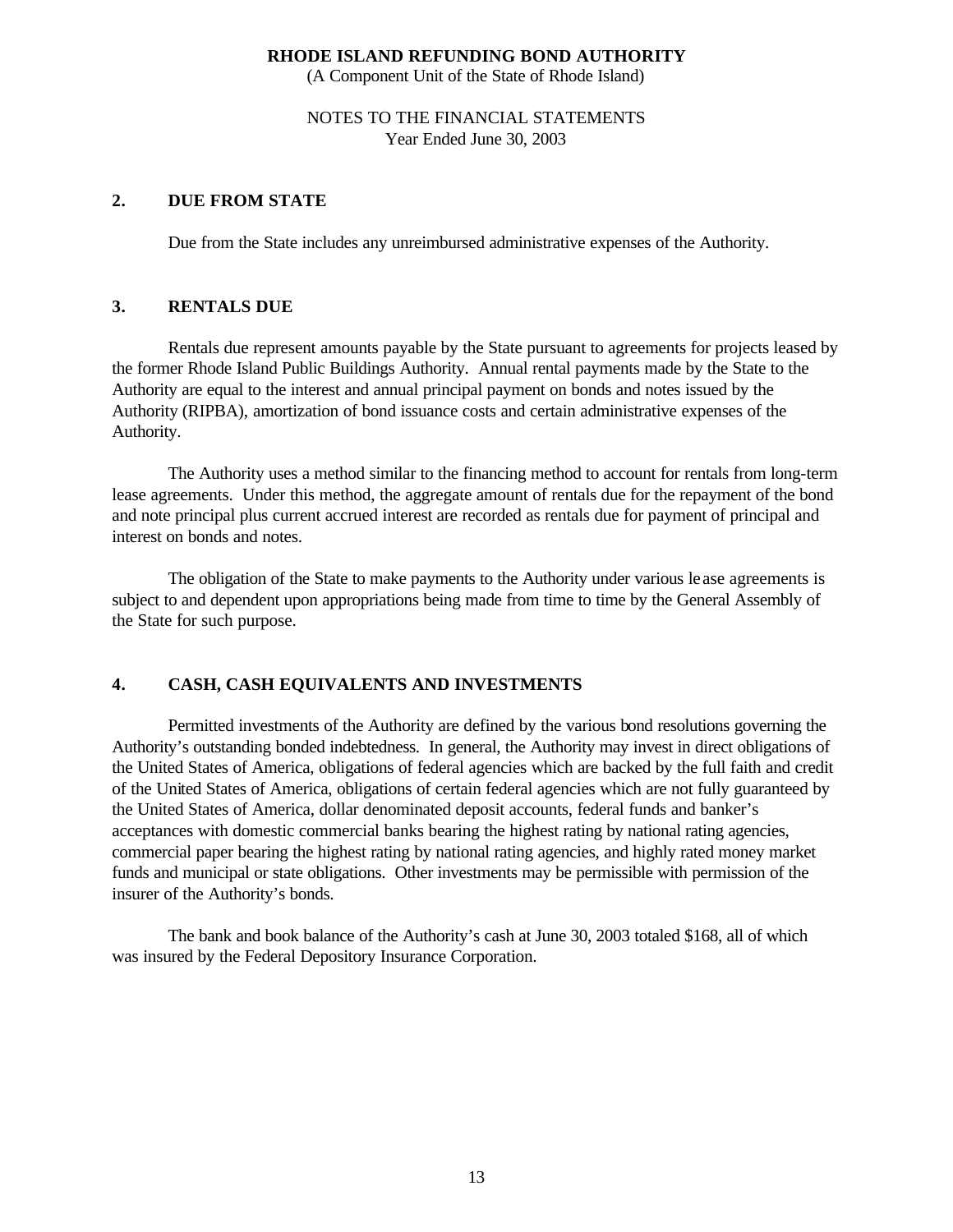(A Component Unit of the State of Rhode Island)

## NOTES TO THE FINANCIAL STATEMENTS Year Ended June 30, 2003

## **4. CASH, CASH EQUIVALENTS AND INVESTMENTS (continued)**

The Authority's investments at June 30, 2003 consisted entirely of money market mutual funds backed by short-term U.S. Treasury obligations or U.S. Agency obligations and repurchase agreements that are collateralized by U.S. Treasury securities. These types of investments are not classified as to credit risk pursuant to Governmental Standards Board Statement No. 3. The carrying amount and fair value of these cash equivalent investments at June 30, 2003 were \$2,277,847.

Of the total cash and cash equivalents at June 30, 2003, \$1,984,907 is restricted to pay debt service and the arbitrage rebate on the Authority's bonds.

## **5. PROJECT ACQUISITION PROMISSORY NOTES**

 Project acquisition promissory (PAP) notes represent the Authority's obligation to the State for certain land and improvements acquired for projects financed by the Authority. Such notes require semiannual interest payments but are payable as to principal only when the State shall have exercised its right to purchase a specific project under the lease agreement(s). The payment of principal and interest on each PAP note is payable solely from the rent paid by the State for leased projects. The Authority has covenanted to credit to the State any and all rent designated as Project Acquisition Promissory Note Payments accruing to the Authority under the agreements.

## **6. BONDS PAYABLE**

## **Revenue Bonds – 1988 Series A** (Rhode Island Refunding Bond Authority**)**

In February 1988, the Authority issued \$20,640,000 in General Obligation Revenue Bonds. These bonds which had interest rates ranging from 6.1% to 7.1% matured at various dates through 2003. The proceeds of the 1988 Series A Bonds were provided to the State of Rhode Island. The Authority's 1988 General Revenue Bonds were guaranteed as to principal and interest by the Municipal Bond Investors Assurance Corporation.

The amount borrowed by the State of Rhode Island was deposited in an Escrow Deposit Fund (irrevocable trust) to be used to pay, redeem, or retire the State of Rhode Island's General Obligation Bonds dated May 1, 1984. These bonds were redeemed on May 1, 1989. Under the Loan and Trust Agreement the State is obligated to pay the Authority amounts equal to the debt service on the 1988 General Obligation Revenue Bonds and the expenses of the Authority.

These bonds were redeemed during the fiscal year ended June 30, 2003.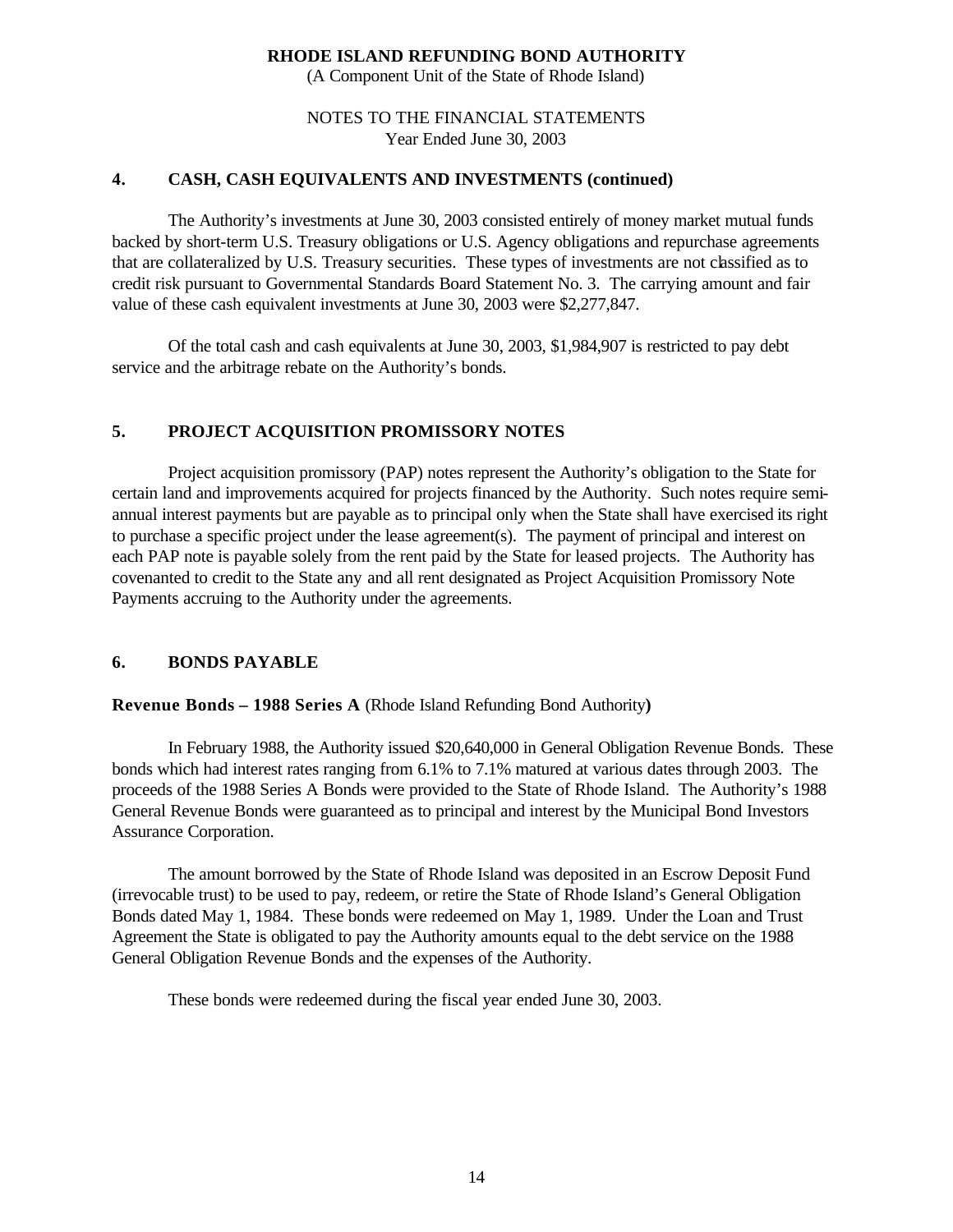(A Component Unit of the State of Rhode Island)

## NOTES TO THE FINANCIAL STATEMENTS Year Ended June 30, 2003

### **6. BONDS PAYABLE (continued)**

#### **Revenue Bonds - 1993 Series A** (Rhode Island Public Buildings Authority**)**

In July 1993, the Authority (RIPBA) issued \$161,880,000 in State Public Projects Revenue Bonds, known as the 1993 Series A Bonds. These bonds, which had interest rates ranging from 3.0 % to 5.25% and had original maturity dates through 2010, were secured by le ase rentals payable by the State of Rhode Island pursuant to lease agreements.

The proceeds of the 1993 Series A issue were used to effect the complete or partial refunding of six of the Rhode Island Public Buildings Authority's State Public Projects Revenue Bonds.

As more fully described in Note 7, these bonds were defeased by the Authority's State Public Projects Revenue Bonds, 2003 Series A.

### **Revenue Bonds - 1998 Series A** (Rhode Island Refunding Bond Authority)

In June 1998, the Authority issued \$39,875,000 in State Public Projects Revenue Bonds, known as the 1998 Series A Bonds. These bonds, which have interest rates ranging from 4.25% to 5.25% and mature at various dates through 2010, are secured by lease rentals payable by the State of Rhode Island pursuant to lease agreements.

Monies from the proceeds of the 1998 Series A issue and related debt service reserve funds were used to effect the complete refunding of four of the former Public Building Authority's State Public Projects Revenue Bonds.

Principal amount outstanding at June 30, 2003 - \$33,080,000.

## **Revenue Bonds – 2003 Series A** (Rhode Island Refunding Bond Authority)

In May 2003, the Authority issued \$67,625,000 in State Public Projects Revenue Bonds dated April 1, 2003 which are known as the 2003 Series A Bonds. These bonds, which have interest rates ranging from 3.0% to 5.0% and mature at various dates through 2008, are secured by lease rentals payable by the State of Rhode Island pursuant to lease agreements.

Monies from the proceeds of the 2003 Series A issue were used to defease the 1993 Series A revenue bonds (as more fully described in Note 7).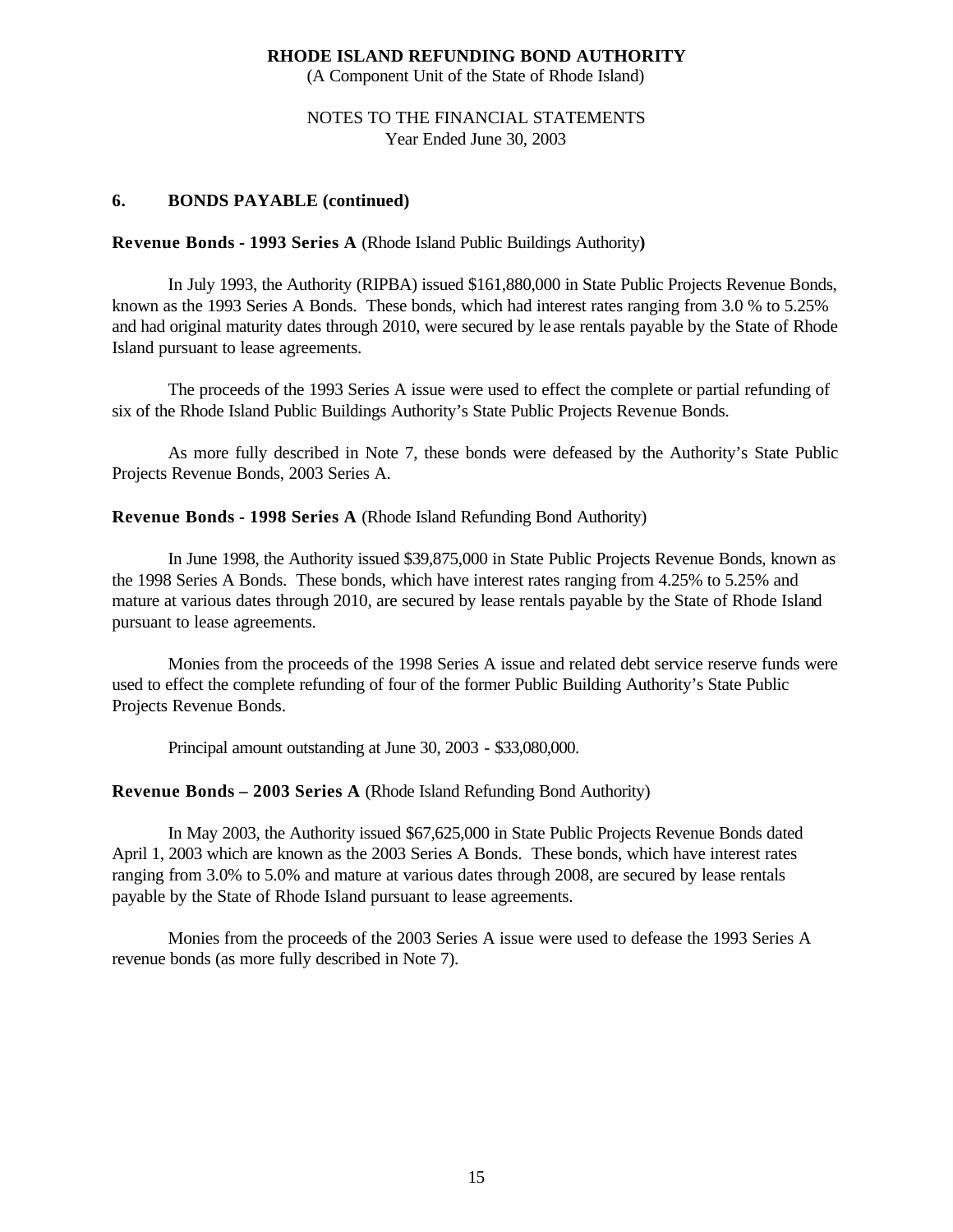(A Component Unit of the State of Rhode Island)

### NOTES TO THE FINANCIAL STATEMENTS Year Ended June 30, 2003

#### **6. BONDS PAYABLE (continued)**

Debt service requirements from July 1, 2003 to maturity are summarized below for each issue outstanding as of June 30, 2003:

|                           | <b>Revenue Bonds-</b><br>1998 Series A |                 | <b>Revenue Bonds-</b><br>2003 Series A |                 | Total – All issues |                 |  |  |  |  |  |
|---------------------------|----------------------------------------|-----------------|----------------------------------------|-----------------|--------------------|-----------------|--|--|--|--|--|
| Fiscal<br><b>Year</b>     | <b>Principal</b>                       | <b>Interest</b> | <b>Principal</b>                       | <b>Interest</b> | <b>Principal</b>   | <b>Interest</b> |  |  |  |  |  |
| 2004                      | \$<br>770,000                          | \$1,676,661     | \$15,205,000                           | \$2,738,775     | 15,975,000<br>\$.  | \$4,415,436     |  |  |  |  |  |
| 2005                      | 1,480,000                              | 1.642.781       | 8,635,000                              | 2,338,000       | 10,115,000         | 3,980,781       |  |  |  |  |  |
| 2006                      | 6,645,000                              | 1,576,181       | 7,650,000                              | 1,986,025       | 14,295,000         | 3,562,206       |  |  |  |  |  |
| 2007                      | 6,975,000                              | 1,243,931       | 10,635,000                             | 1,540,875       | 17,610,000         | 2,784,806       |  |  |  |  |  |
| 2008                      | 1,335,000                              | 895.181         | 17,140,000                             | 846,500         | 18,475,000         | 1,741,681       |  |  |  |  |  |
| 2009                      | 9,835,000                              | 833,438         | 8,360,000                              | 209,000         | 18,195,000         | 1,042,438       |  |  |  |  |  |
| 2010                      | 6,040,000                              | 317,100         |                                        |                 | 6,040,000          | 317,100         |  |  |  |  |  |
| <b>Total</b>              | \$33,080,000                           | \$8,185,273     | \$67.625.000                           | \$9,659,175     | \$100,705,000      | \$17.844.448    |  |  |  |  |  |
| <b>Bonds Pavable, Net</b> |                                        |                 |                                        |                 |                    |                 |  |  |  |  |  |

| DUIIUS I AVADIC, INCL        |               |
|------------------------------|---------------|
| Total bond principal         | \$100,705,000 |
| Add: bond premium            | 4,912,886     |
| deferred amount on refunding | 2,565,332     |
| Less: bond discount          | (475, 397)    |
| Bonds payable, net           |               |

#### **7. BOND DEFEASANCE**

On May 1, 2003, the Authority issued \$67,625,000 in revenue bonds dated April 1, 2003 with interest rates ranging from 3.0% to 5.0% as part of an advance refunding of \$84,910,000 of outstanding 1993 Series A bonds with interest rates ranging from 5.0% to 5.25%. The net proceeds of \$71.7 million (including issuance premium and after payment of \$700 thousand for underwriting fees, insurance and other costs of issuance) plus an additional \$16.4 million available from the Debt Service Reserve Fund established for the 1993 Series A Bonds were used to purchase U.S. Government Securities.

These securities were placed in an irrevocable trust with an escrow agent to provide for all future debt service on the 1993 Series A bonds including a call premium of 102%. As a result, the 1993 Series A bonds are considered to be defeased and the liability for those bonds has been removed from the financial statements.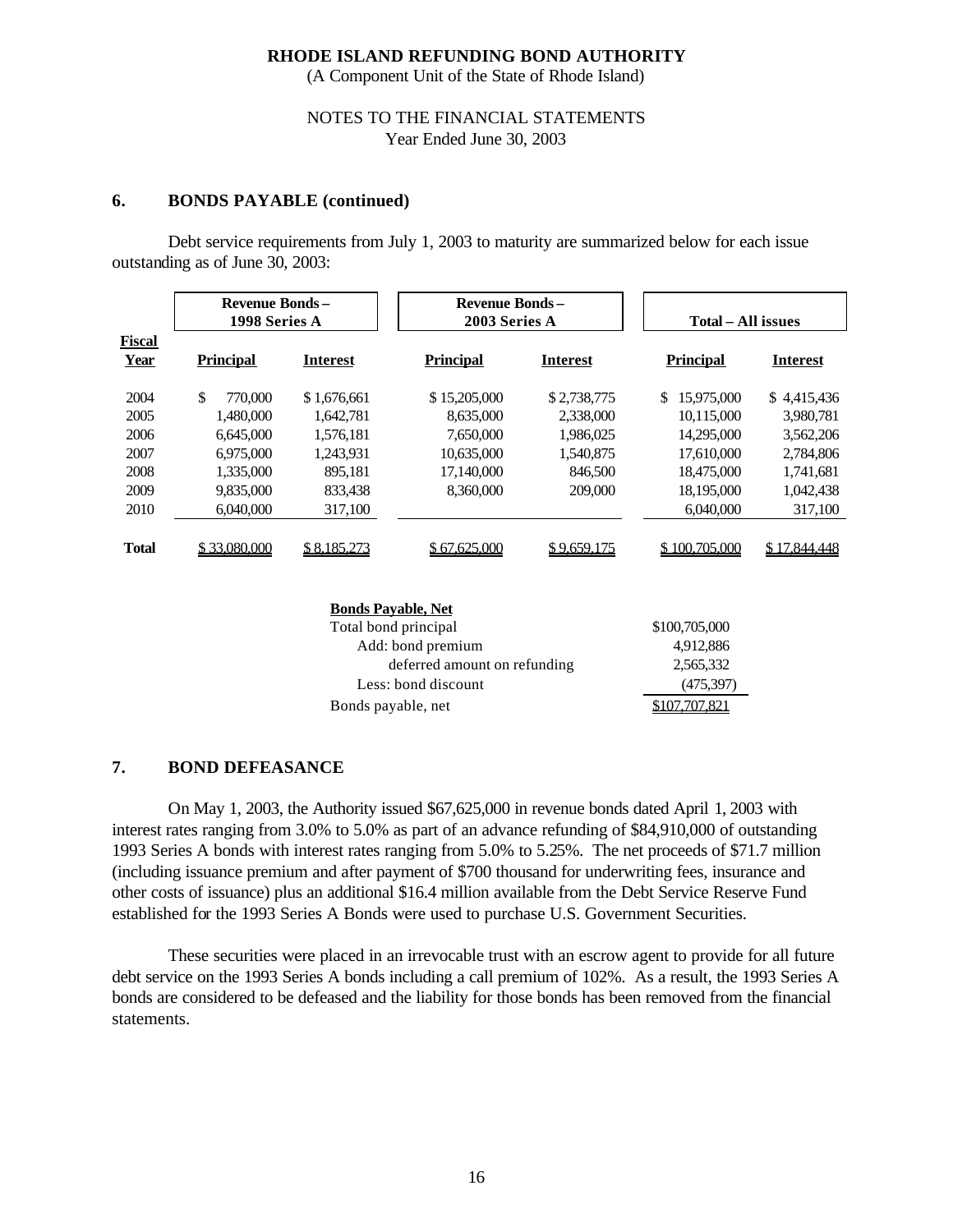(A Component Unit of the State of Rhode Island)

## NOTES TO THE FINANCIAL STATEMENTS Year Ended June 30, 2003

## **7. BOND DEFEASANCE (continued)**

The advance refunding resulted in a difference between the reacquisition price and the net carrying amount of the old debt of \$4,610,613. This difference, reported in the accompanying financial statements as an addition to bonds payable, is being charged to operations through fiscal year 2008 using the effective interest method.

The Authority completed the advance refunding to reduce its total debt service payments by \$2,811,239 and to obtain an economic gain (difference between the present values of the old and new debt service payments) of \$2,862,523.

On June 5, 2003 the 1993 Series A Bonds were called and redeemed with the proceeds of the securities placed in the irrevocable trust.

## **8. NET ASSETS**

### **Restricted**

This balance reflects amounts reserved to cover future contingencies.

## **9. SPECIAL ITEM, GAIN ON TERMINATION OF INVESTMENT AGREEMENT**

As described in Note 7, funds available in the Authority's Debt Service Reserve Fund were used to defease the Authority's 1993 Series A Bonds. The Authority had previously entered into an agreement with a financial institution to restructure its Debt Service Reserve Fund assets. The agreement provided for (1) an "upfront" payment to the Authority, (2) a liquidity facility, and (3) the purchase of specific investments at the maturity of original Debt Service Reserve Fund investments. This agreement was terminated by mutual consent in connection with the refunding transaction described in Note 7. As a result of the early termination of the agreement, the Authority received \$1,250,497 in satisfaction and release of the agreement. The Authority also recognized investment income of \$259,009 which represented the balance of the "upfront" payment which had been previously deferred. Early termination of the investment agreement also created an arbitrage rebate liability on the 1993 Series A Bonds in the amount of \$1,199,404.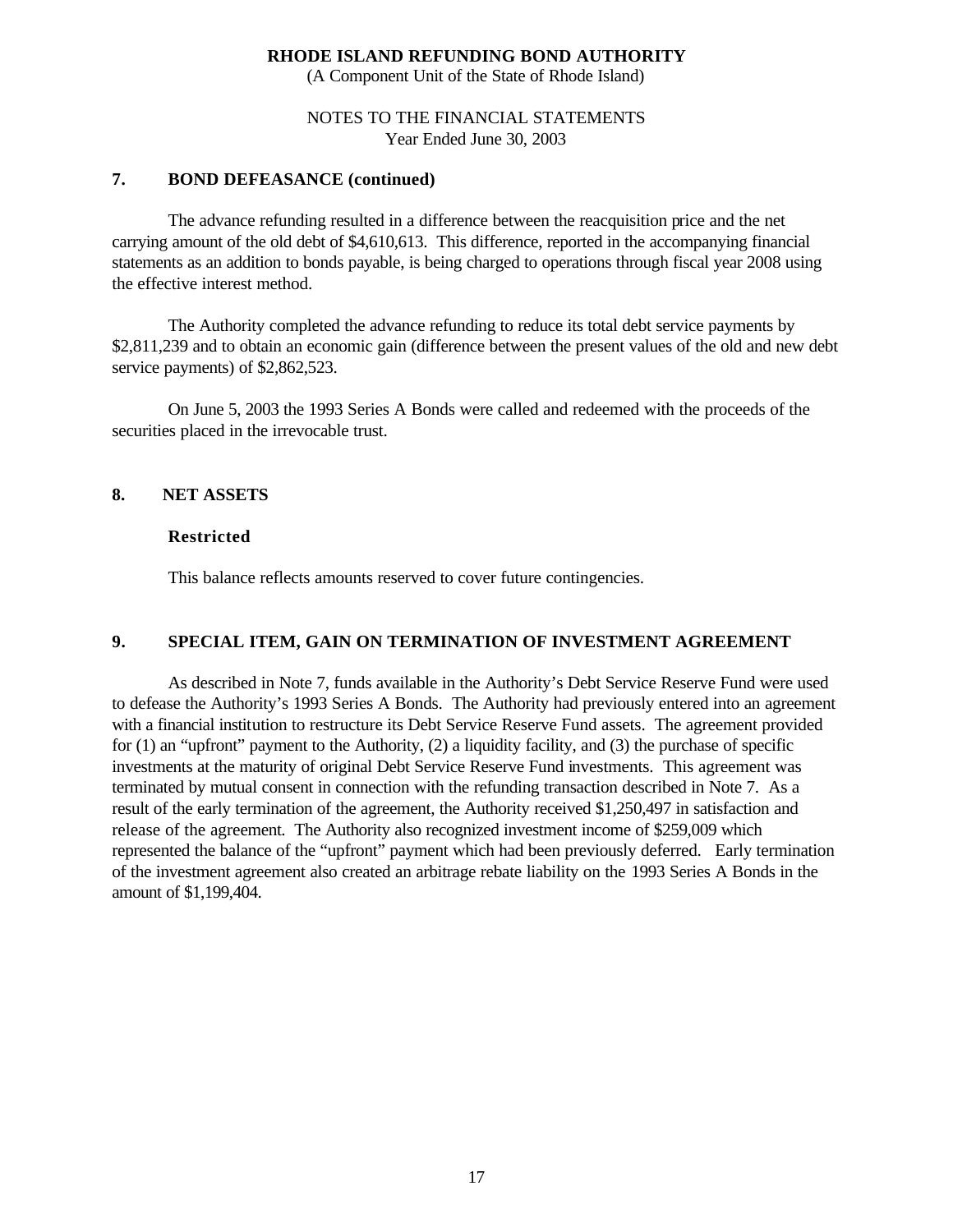# **RHODE ISLAND REFUNDING BOND AUTHORITY COMBINING STATEMENT OF NET ASSETS June 30, 2003**

|                                      | General<br><b>Fund</b> | Construction<br><b>Fund</b> | <b>Debt Service</b><br><b>Reserve Fund</b> |      | <b>Bond Fund</b> | <b>Refunding</b><br><b>Bond Fund</b> | <b>Total</b>      |
|--------------------------------------|------------------------|-----------------------------|--------------------------------------------|------|------------------|--------------------------------------|-------------------|
| <b>ASSETS</b>                        |                        |                             |                                            |      |                  |                                      |                   |
| Cash and cash equivalents            | \$<br>293,108 \$       |                             | \$                                         | \$   | 1,984,907        | $\mathcal{S}$                        | \$<br>2,278,015   |
| Due from State                       | 1,053                  |                             |                                            |      |                  |                                      | 1,053             |
| Debt issuance costs                  |                        |                             |                                            |      | 2,244,785        |                                      | 2,244,785         |
| Rentals due                          |                        |                             |                                            |      | 110,768,282      |                                      | 110,768,282       |
| <b>Total assets</b>                  | 294,161                | -\$                         | \$                                         | \$   | 114,997,974      | S.                                   | \$<br>115,292,135 |
| <b>LIABILITIES</b>                   |                        |                             |                                            |      |                  |                                      |                   |
| Accounts payable                     | \$<br>795              | $\mathbb{S}$                | \$                                         | $\$$ | 12,000           | $\mathcal{S}$                        | \$<br>12,795      |
| Arbitrage rebate payable             |                        |                             |                                            |      | 1,199,404        |                                      | 1,199,404         |
| Interest payable                     |                        |                             |                                            |      | 1,643,673        |                                      | 1,643,673         |
| Project acquisition promissory notes |                        |                             |                                            |      | 4,435,076        |                                      | 4,435,076         |
| Bonds payable (net)                  |                        |                             |                                            |      | 107,707,821      |                                      | 107,707,821       |
| <b>Total liabilities</b>             | 795                    |                             |                                            |      | 114,997,974      |                                      | 114,998,769       |
| <b>NET ASSETS</b>                    |                        |                             |                                            |      |                  |                                      |                   |
| Restricted                           | 100,000                |                             |                                            |      |                  |                                      | 100,000           |
| Unrestricted                         | 193,366                |                             |                                            |      |                  |                                      | 193,366           |
| <b>Total net assets</b>              | 293,366                |                             |                                            |      |                  |                                      | 293,366           |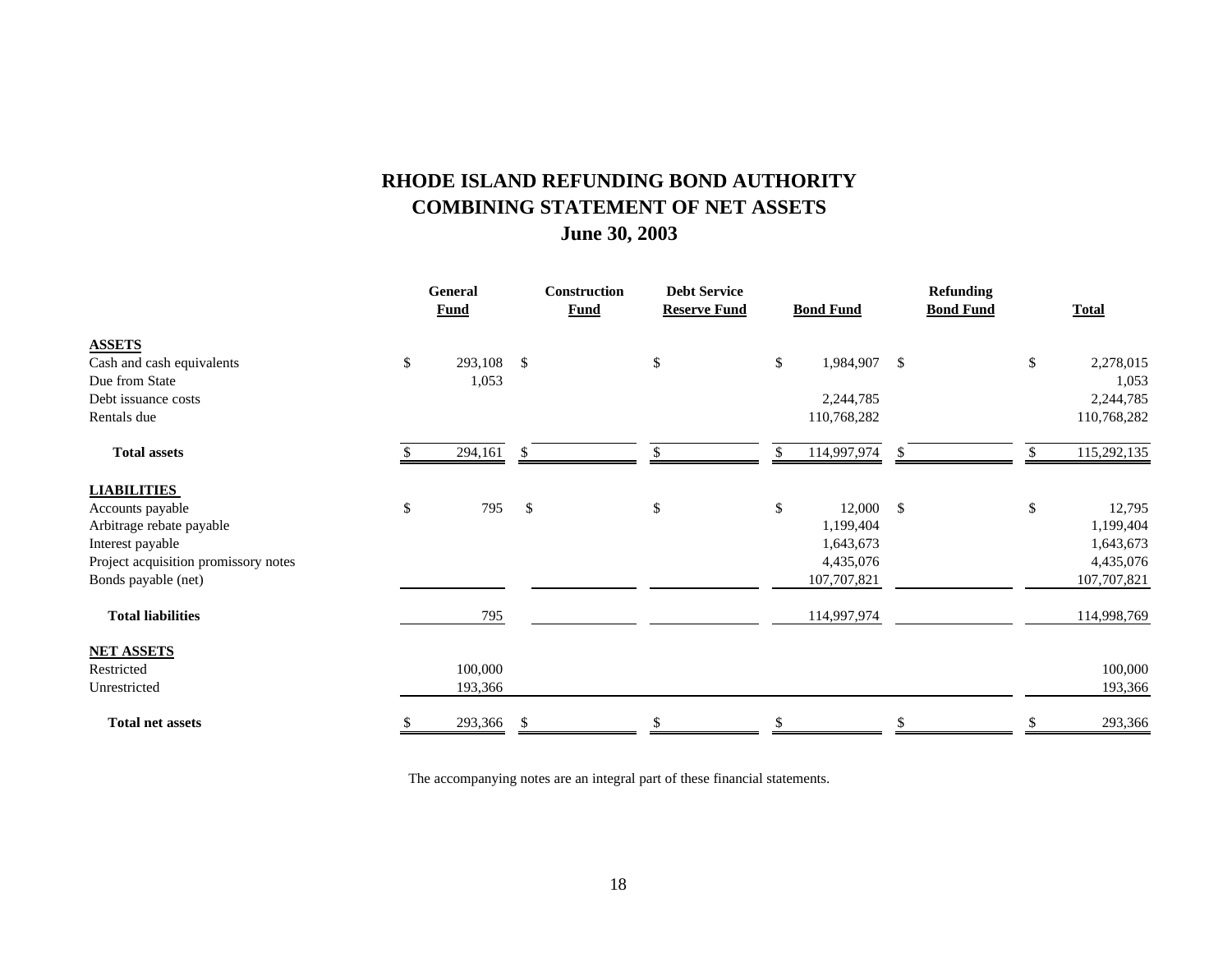#### **RHODE ISLAND REFUNDING BOND AUTHORITY COMBINING STATEMENT OF REVENUES, EXPENSES AND CHANGES IN NET ASSETS FISCAL YEAR ENDED JUNE 30, 2003**

|                                                                       |                     | <b>Construction</b> | <b>Debt Service</b> |                  | <b>Refunding Bond</b>        |              |  |
|-----------------------------------------------------------------------|---------------------|---------------------|---------------------|------------------|------------------------------|--------------|--|
|                                                                       | <b>General Fund</b> | Fund                | <b>Reserve Fund</b> | <b>Bond Fund</b> | Fund                         | <b>Total</b> |  |
| <b>Operating revenues</b>                                             |                     |                     |                     |                  |                              |              |  |
| Interest on loan to State of Rhode Island                             | \$                  | \$                  | \$<br>\$            |                  | \$<br>47,337 \$              | 47,337       |  |
| Rental income                                                         |                     |                     |                     | 6,190,603        |                              | 6,190,603    |  |
| Recovery of debt issuance cost                                        |                     |                     |                     |                  | 17,268                       | 17,268       |  |
| Recovery of administrative costs                                      | 49,243              |                     |                     |                  | 4,150                        | 53,393       |  |
| <b>Total operating revenues</b>                                       | 49,243              |                     |                     | 6,190,603        | 68,755                       | 6,308,601    |  |
| <b>Operating expenses</b>                                             |                     |                     |                     |                  |                              |              |  |
| Personal services                                                     | 17,503              |                     |                     |                  |                              | 17,503       |  |
| Trustee fees                                                          | 12,769              |                     |                     |                  | 4,150                        | 16,919       |  |
| Professional services                                                 | 14,737              |                     |                     |                  |                              | 14,737       |  |
| Amortization of debt issuance costs                                   |                     |                     |                     | 325,485          | 17,268                       | 342,753      |  |
| <b>Total operating expenses</b>                                       | 45,009              |                     |                     | 325,485          | 21,418                       | 391,912      |  |
| <b>Operating income</b>                                               | 4,234               |                     |                     | 5,865,118        | 47,337                       | 5,916,689    |  |
| Nonoperating revenue (expenses)                                       |                     |                     |                     |                  |                              |              |  |
| Investment income:                                                    |                     |                     |                     |                  |                              |              |  |
| Interest income                                                       | 3,129               | 59                  | 884,132             | 4,925            | 80                           | 892,325      |  |
| Change in fair value of investments                                   |                     |                     | (471, 433)          |                  |                              | (471, 433)   |  |
| Transfers in (out)                                                    |                     | (37)                | (1,800,397)         | 1,800,434        |                              |              |  |
| Interest expense                                                      |                     |                     |                     | (6,470,226)      | (39, 349)                    | (6,509,575)  |  |
| Arbitrage rebate                                                      |                     |                     |                     | (1,199,404)      |                              | (1,199,404)  |  |
| Liquidity facility financing fee                                      |                     |                     | (121,660)           |                  |                              | (121,660)    |  |
| Transfer to State of Rhode Island                                     |                     |                     |                     |                  | (8,046)                      | (8,046)      |  |
| Other expenses                                                        | (4,234)             | (22)                | (148)               | (847)            | (22)                         | (5,273)      |  |
| Total nonoperating revenue (expenses)                                 | (1,105)             |                     | (1,509,506)         | (5,865,118)      | (47, 337)                    | (7,423,066)  |  |
| Change in net assets before special item                              | 3,129               |                     | (1,509,506)         |                  |                              | (1,506,377)  |  |
| Special item, gain on termination of investment<br>agreement (Note 9) |                     |                     | 1,509,506           |                  |                              | 1,509,506    |  |
| Total net assets, July 1, 2002                                        | 290,237             |                     |                     |                  |                              | 290,237      |  |
| Total net assets, June 30, 2003                                       | 293,366             | $\mathbb{S}$        | \$<br>\$            |                  | $\mathbb{S}$<br>$\mathbb{S}$ | 293,366      |  |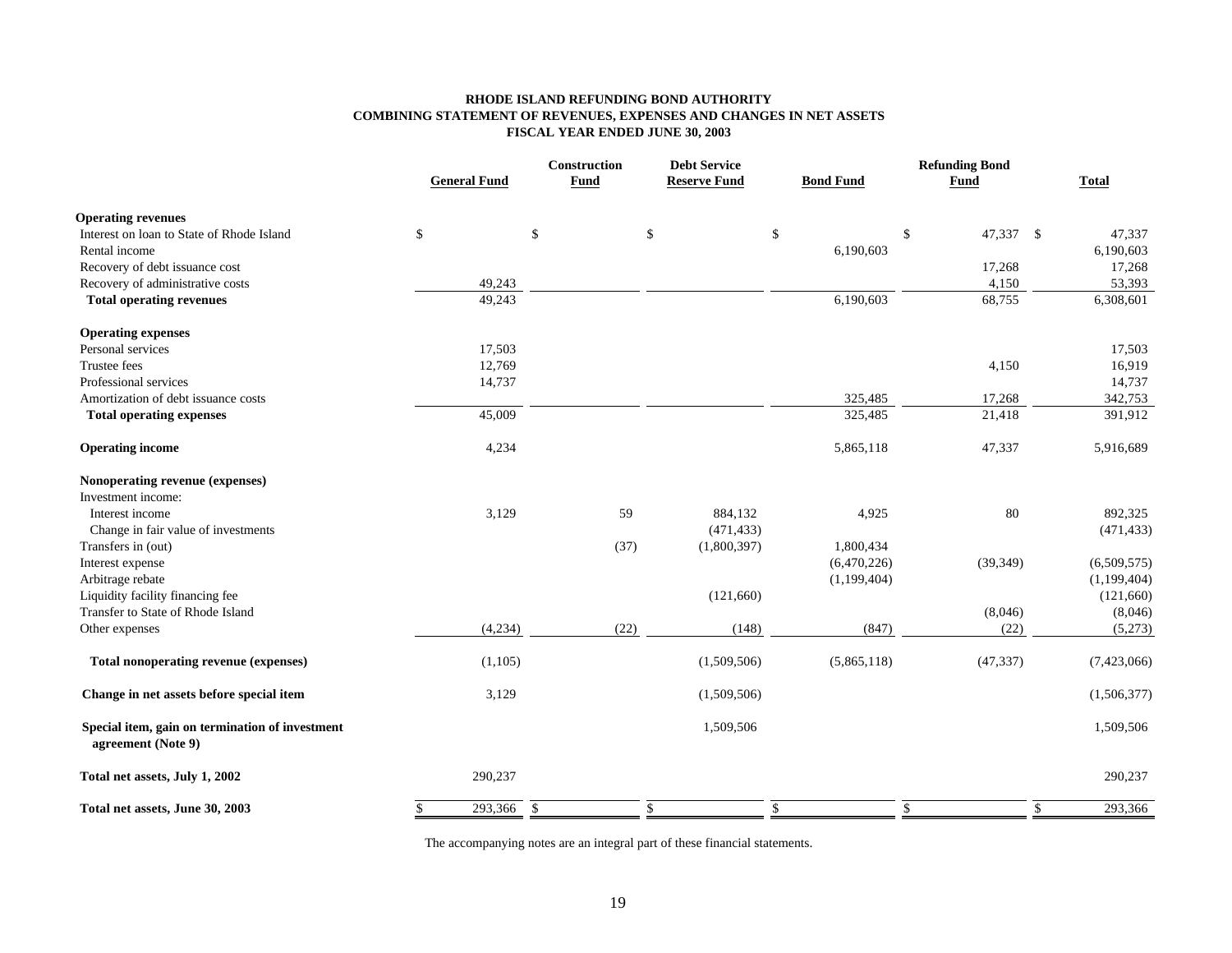## **RHODE ISLAND REFUNDING BOND AUTHORITY COMBINING STATEMENT OF CASH FLOWS FISCAL YEAR ENDED JUNE 30, 2003**

|                                                           | <b>Debt Service</b> |      |                 |    |                |    |                |                       |                 |
|-----------------------------------------------------------|---------------------|------|-----------------|----|----------------|----|----------------|-----------------------|-----------------|
|                                                           | General             |      | Construction    |    | <b>Reserve</b> |    | <b>Bond</b>    | <b>Refunding Bond</b> |                 |
|                                                           | Fund                |      | Fund            |    | Fund           |    | Fund           | <b>Fund</b>           | <b>Total</b>    |
| Cash flows from operating activities:                     |                     |      |                 |    |                |    |                |                       |                 |
| Cash received for:                                        |                     |      |                 |    |                |    |                |                       |                 |
| Administrative costs                                      | \$<br>49,245        | - \$ |                 | \$ |                | \$ |                | \$                    | \$<br>49,245    |
| Trustee fees                                              |                     |      |                 |    |                |    |                | 4,150                 | 4,150           |
| Rents                                                     |                     |      |                 |    |                |    | 21,240,744     |                       | 21,240,744      |
| Cash paid for:                                            |                     |      |                 |    |                |    |                |                       |                 |
| Personal services                                         | (17, 390)           |      |                 |    |                |    |                |                       | (17,390)        |
| Trustee fees                                              | (12,769)            |      |                 |    |                |    |                | (4, 150)              | (16,919)        |
| Other goods and services                                  | (19,086)            |      |                 |    |                |    |                |                       | (19,086)        |
| Net cash provided by operating activities                 |                     |      |                 |    |                |    | 21,240,744     |                       | 21,240,744      |
| Cash flows from noncapital financing activities:          |                     |      |                 |    |                |    |                |                       |                 |
| Principal paid on debt                                    |                     |      |                 |    |                |    |                | (665,000)             | (665,000)       |
| Interest paid on debt                                     |                     |      |                 |    |                |    |                | (47,215)              | (47,215)        |
| Recovery of bond issuance costs                           |                     |      |                 |    |                |    |                | 17,268                | 17,268          |
| Recovery of bond interest                                 |                     |      |                 |    |                |    |                | 47,215                | 47,215          |
| Collection of loan                                        |                     |      |                 |    |                |    |                | 647,732               | 647,732         |
| Operating transfers, (net)                                | 321                 |      | (21, 457)       |    | (17,230,515)   |    | 17,573,298     | (8,046)               | 313,601         |
| Net cash provided by (used for)                           |                     |      |                 |    |                |    |                |                       |                 |
| noncapital financing activities                           | 321                 |      | (21, 457)       |    | (17,230,515)   |    | 17,573,298     | (8,046)               | 313,601         |
| Cash flows from capital and related financing activities: |                     |      |                 |    |                |    |                |                       |                 |
| Cash received from sale of bonds                          |                     |      |                 |    |                |    | 72,305,566     |                       | 72,305,566      |
| Cash paid to refunding escrow agent                       |                     |      |                 |    |                |    | (88,043,549)   |                       | (88,043,549)    |
| Cash paid for debt issuance costs                         |                     |      |                 |    |                |    | (186, 839)     |                       | (186, 839)      |
| Principal paid on debt                                    |                     |      |                 |    |                |    | (14, 450, 000) |                       | (14, 450, 000)  |
| Interest paid on debt                                     |                     |      |                 |    |                |    | (6,790,744)    |                       | (6,790,744)     |
| Net cash used for capital and related                     |                     |      |                 |    |                |    | (37, 165, 566) |                       | (37, 165, 566)  |
| financing activities                                      |                     |      |                 |    |                |    |                |                       |                 |
| Cash flows from investing activities:                     |                     |      |                 |    |                |    |                |                       |                 |
| Interest received                                         | 3,129               |      | 59              |    | 1,285,790      |    | 4,925          | 78                    | 1,293,981       |
| Cash received from maturity of investments                |                     |      |                 |    | 16,056,507     |    |                |                       | 16,056,507      |
| Investment fees                                           | (779)               |      | (22)            |    | (147)          |    | (847)          | (22)                  | (1, 817)        |
| Liquidity facility financing fee                          |                     |      |                 |    | (121,660)      |    |                |                       | (121,660)       |
| Net cash provided by investing activities                 | 2,350               |      | $\overline{37}$ |    | 17,220,490     |    | 4,078          | 56                    | 17,227,011      |
|                                                           |                     |      |                 |    |                |    |                |                       |                 |
| Net increase (decrease) in cash and cash equivalents      | 2,671               |      | (21, 420)       |    | (10,025)       |    | 1,652,554      | (7,990)               | 1,615,790       |
| Cash and cash equivalents, July 1, 2002                   | 290,437             |      | 21,420          |    | 10,025         |    | 332,353        | 7,990                 | 662,225         |
| Cash and cash equivalents, June 30, 2003                  | 293,108<br>\$       | -\$  |                 | \$ |                | \$ | 1,984,907      | \$                    | \$<br>2,278,015 |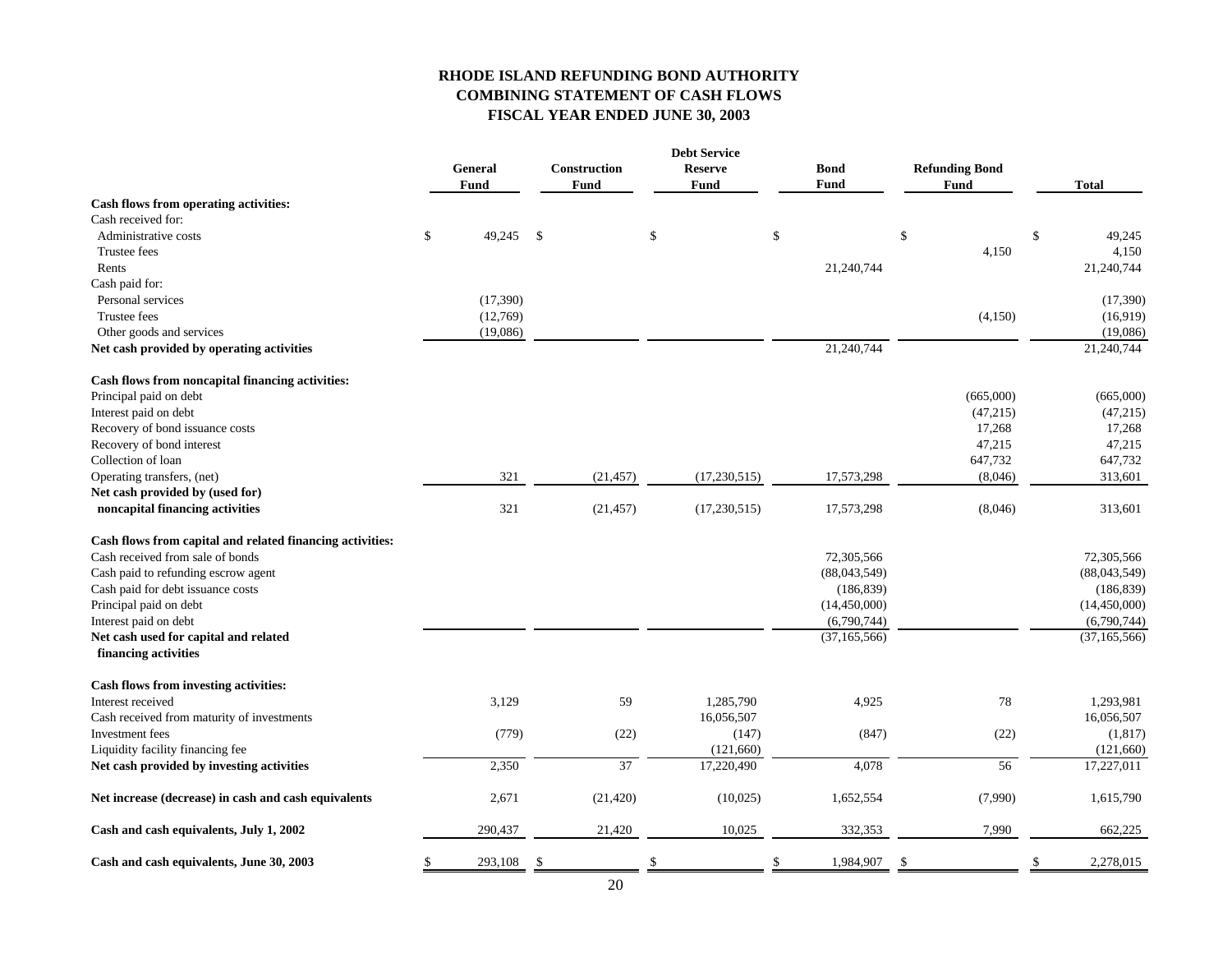## **RHODE ISLAND REFUNDING BOND AUTHORITY COMBINING STATEMENT OF CASH FLOWS FISCAL YEAR ENDED JUNE 30, 2003**

|                                                                                                |                 |      |                                    | <b>Debt Service</b>    |                            |    |                               |   |              |
|------------------------------------------------------------------------------------------------|-----------------|------|------------------------------------|------------------------|----------------------------|----|-------------------------------|---|--------------|
|                                                                                                | General<br>Fund |      | <b>Construction</b><br><b>Fund</b> | <b>Reserve</b><br>Fund | <b>Bond</b><br><b>Fund</b> |    | <b>Refunding Bond</b><br>Fund |   | <b>Total</b> |
| Reconciliation of operating income to net<br>cash provided by (used for) operating activities: |                 |      |                                    |                        |                            |    |                               |   |              |
| Operating income                                                                               | \$<br>4,234     | - \$ |                                    | \$                     | \$<br>5,865,118            | -S | 47,337                        | S | 5,916,689    |
| <b>Adjustments:</b>                                                                            |                 |      |                                    |                        |                            |    |                               |   |              |
| Amortization of debt issuance costs                                                            |                 |      |                                    |                        | 325,485                    |    |                               |   | 325,485      |
| Interest on loan classified as operating revenue                                               |                 |      |                                    |                        |                            |    | (47, 337)                     |   | (47, 337)    |
| Principal paid on debt included in cash flows from capital and<br>related financing activities |                 |      |                                    |                        | 14,450,000                 |    |                               |   | 14,450,000   |
| Changes in assets and liabilities:                                                             |                 |      |                                    |                        |                            |    |                               |   |              |
| Rentals due                                                                                    |                 |      |                                    |                        | 600,141                    |    |                               |   | 600,141      |
| Accounts payable                                                                               | (4,234)         |      |                                    |                        |                            |    |                               |   | (4,234)      |
| <b>Total adjustments</b>                                                                       | (4,234)         |      |                                    |                        | 15,375,626                 |    | (47, 337)                     |   | 15,324,055   |
| Net cash provided by operating activities                                                      |                 |      |                                    |                        | 21,240,744                 | £. |                               |   | 21,240,744   |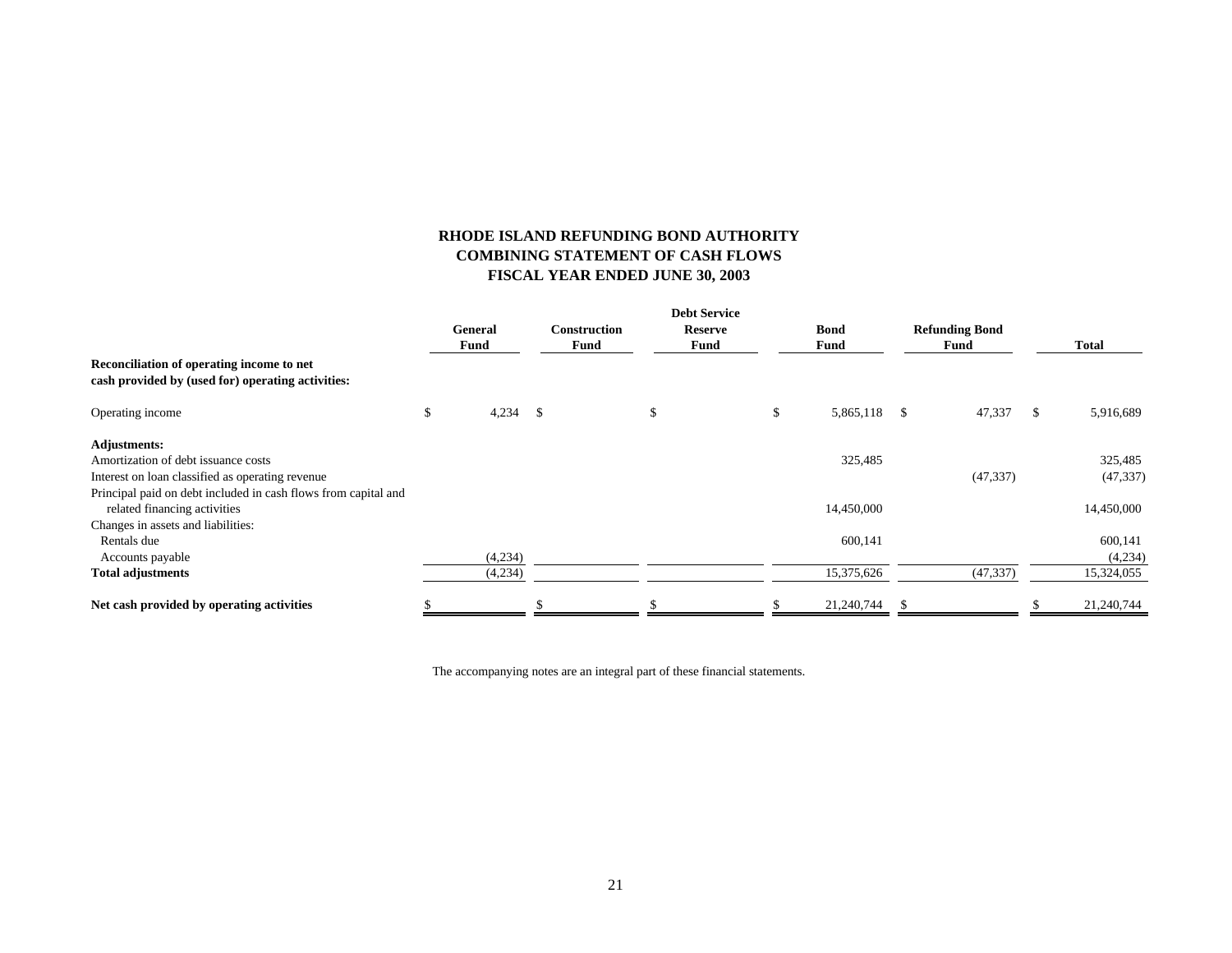

## **INDEPENDENT AUDITOR'S REPORT ON COMPLIANCE AND ON INTERNAL CONTROL OVER FINANCIAL REPORTING BASED ON AN AUDIT OF FINANCIAL STATEMENTS PERFORMED IN ACCORDANCE WITH** *GOVERNMENT AUDITING STANDARDS*

## JOINT COMMITTEE ON LEGISLATIVE SERVICES, GENERAL ASSEMBLY STATE OF RHODE ISLAND AND PROVIDENCE PLANTATIONS:

## BOARD OF DIRECTORS OF THE RHODE ISLAND REFUNDING BOND AUTHORITY:

We have audited the financial statements of the Rhode Island Refunding Bond Authority, a component unit of the State of Rhode Island, as of and for the year ended June 30, 2003, and have issued our report thereon dated September 26, 2003. We conducted our audit in accordance with generally accepted auditing standards and the standards applicable to financial audits contained in *Government Auditing Standards*, issued by the Comptroller General of the United States.

## **Compliance**

As part of obtaining reasonable assurance about whether the Rhode Island Refunding Bond Authority's financial statements are free of material misstatement, we performed tests of its compliance with certain provisions of laws, regulations, and contracts, noncompliance with which could have a direct and material effect on the determination of financial statement amounts. However, providing an opinion on compliance with those provisions was not an objective of our audit, and accordingly, we do not express such an opinion. The results of our tests disclosed no instances of noncompliance that are required to be reported under *Government Auditing Standards.*

#### Internal Control Over Financial Reporting

In planning and performing our audit, we considered the Rhode Island Refunding Bond Authority's internal control over financial reporting in order to determine our auditing procedures for the purpose of expressing our opinion on the financial statements and not to provide assurance on the internal control over financial reporting. Our consideration of the internal control over financial reporting would not necessarily disclose all matters in the internal control over financial reporting that might be material weaknesses. A material weakness is a condition in which the design or operation of one or more of the internal control components does not reduce to a relatively low level the risk that misstatements in amounts that would be material in relation to the financial statements